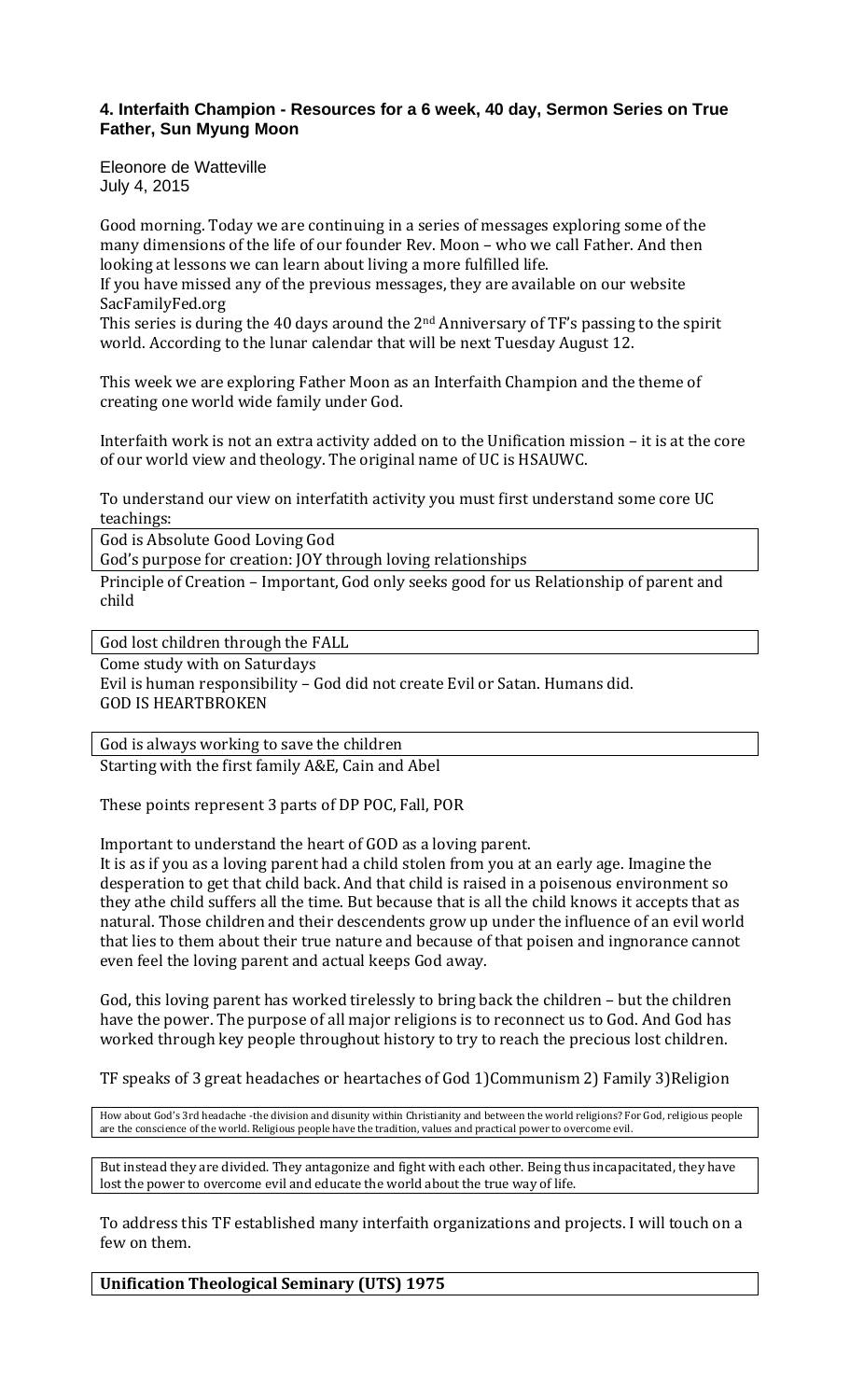**New Ecumenical Research Assoc. (New ERA) 1979 Religious Youth Service Project (RYS) 1982**

**International Religious Foundation 1980 Inter-Religious Federation for World Peace 1991 Interreligious International Federation for World Peace 2003 Universal Peace Federation 2005 CWR, NCCSA, ICC, ACLC, ICRF, MEPI**

Council of World Religions, National Council on Church and Sociaa Action, Interdenominational conf for clergy, Am Clergy leadership conf, International Coalition for Religious Freedom, Middle East Peace Initiative.

Assembly of World Religion 1985 New Jersey: Recovering the Classical Heritage 1990 San Francisco: Transmitting Our Religious Heritage To Our Youth And Society 1992 Seoul, Korea: Religion and the Creation of World Peace



NTERNATIONAL HQ STATUES BUDDAH, CONFUCIUS, JESUS, KORAN

From the earliest days of the Unification movement I devoted the greatest portion of our resources to serving other religions. In the 1950s, when many Unification families did not have enough to eat, I devoted funds to the cause of interreligious harmony. I suffered to see

their hardships and begged for their patience …for the sake of mankind's future.

So Interfaith work is part of the core mission of the UM FFWPU.

Now for Unificationist a bit overwhelming but we are all called to be interfaith champions **Interfaith Champions One World Under God** 

---As peacemakers, find a common base - Look for the good and support it

---As God's family, give then forget and be open to learn

---As Abels, be loving Express humility, respect and love

Don't be arrogant, work together grow

Let us all…become aware of the mission that God has bequeathed to the religious leaders of this age – to correctly guide the spirit of humanity and secure the spiritual and intellectual order of the new world culture.

You must be able to embrace children of all five races, and embrace their grandchildren. So, you must be able to love people of the world with God's true love...

## **Inter-Religious Cooperation: The Responsibility of Religious Leaders in Building a Culture of Peace**

*Reverend Sun Myung Moon Founder's Address: "Dialogue and Alliance" Assembly of World's Religions 1985 November 15, 1985* 

Honorable Chairman, scholars, leaders from religions around the world, ladies and gentlemen!

I welcome you from the bottom of my heart to the Assembly of the World's Religions. Our gathering here is not an ordinary event. It is itself a great accomplishment that we, from 85 countries and with such a diversity of religions, cultures, traditions, and nationalities, should come together to open our minds, to harmonize with each other, and to share our concerns about the future of humankind. I am sure that God also is delighted with this historical event.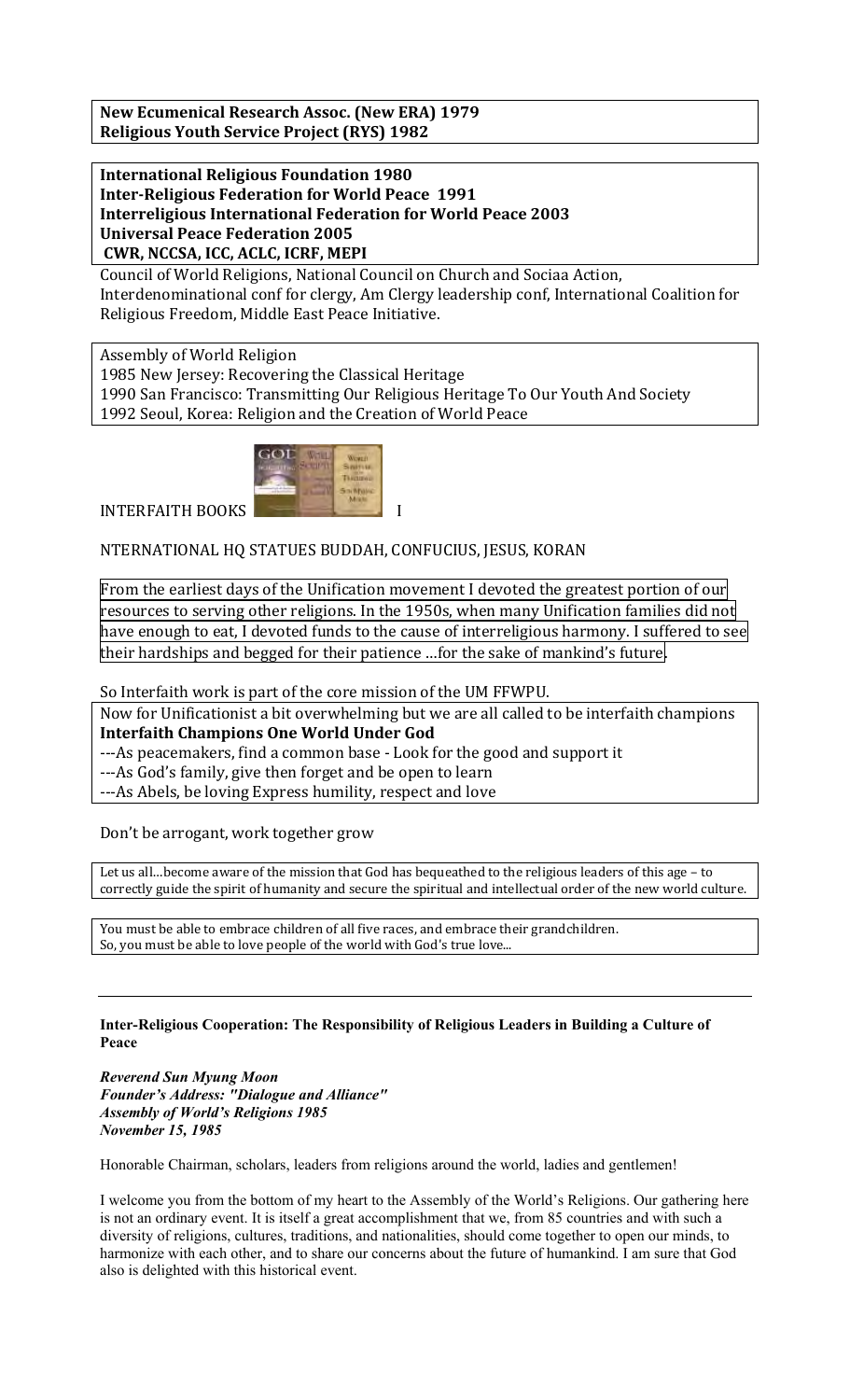We come from different religious backgrounds. Our answers to the fundamental problems of human existence are not identical. Our understandings of the causes of human suffering do not have the same frame of reference. Our ways of seeking world peace are diverse. But still we have a common ground: all of us try to solve problems in the context of our relations with the Ultimate. Throughout East and West, North and South, people living in the situation of sin, disbelief and confusion have yearned for the love, happiness and peace that is true and eternal. They have been making every effort to overcome the temptations of their evil desires and, by following their good desires, to find the happiness with which their original mind will rejoice. Although human experience throughout history cautions us that pursuit of such ideals is rarely successful, people's original minds are not likely to give up. All humankind irrespective of differences in peoples and traditions pursues this ultimate goal. If we humans are not able to fulfill such a purpose by our own effort, then we cannot but depend on the eternal, true, absolute Being beyond ourselves. We humans know that we are finite beings. Since we cannot determine our own destinies, we are bound to depend on the Absolute to whom we ascribe supreme power. We believe that since there is an Absolute being who wills true love, peace and happiness, all these things can surely be realized only with Him. We should know more about this Absolute, the source of the ideals which humanity is seeking. I have become familiar with the content of the spiritual world through my own spiritual experience and by deep communication with the Absolute. I have learned God's will, love and heart.

Religion is not merely truth or ethical teaching, but centers on people's original impulse to find that upon which they can absolutely depend and relate with. True religious intuition meets the Absolute and the Infinite. Through this intuition we can hear God's call for each of us. Such a state of original communion with the Absolute transcends any particular religious system or form. In such a state only do humans reach perfection and happiness. This God-human relation is one and universal. Because the Transcendental Power is one, and humanity's capacity to enter into the relationship which it offers is universal, the ultimate goal of human beings cannot be more than one. The goal of an individual is one. The goal of a family consisting of such ideal individuals is one. The goal of the ideal nation and world is one. All ways run toward God's ideal world of love, happiness and peace.

The ideal of love, happiness and peace is not possible for an individual in isolation. It can be found only in relationship with another. Even the Absolute Being cannot fulfill the ideal without relationship. If God is alone, who is there for God to love? In what is God to find His ideal? In this light, we can understand God's motive for creation. God created humanity in order that God might realize His ideal and fulfill His love. Only in human life in the world can God In this sense, how precious is the original human being! Human beings are not on the same level as God. However, God and human beings are supposed to be in relationship and ultimately to become one.

In other words, God and human beings are in Parent-child relationship. Just as God is eternal and absolute, human beings also become beings of absolute and eternal value as the children of God. Furthermore, human beings are the objects for the realization of God's ideal. God's eternal and absolute will is consummated where He becomes completely one with humanity. Thus, the purpose of human life is also absolute and eternal. God is eternal, unchangeable and absolute. God's purpose of creation was also eternal, unchangeable and absolute, and was to found one ideal world, unified with one purpose. Today's world of sin, conflict and disbelief came into being because humanity fell from the original way. God has worked through the world's religions to restore fallen humanity to its original state. The salvation of fallen humanity will be completed by God's providence through the Messiah.

As God's purpose of creation is absolute, the purpose of God's restoration providence must also be fulfilled at any cost. Therefore, the messianic hope of an ideal world is not just a vague dream, but should become a substantial reality in our lives. Likewise, the purpose of all religions is to realize God's will in our daily life on earth. For the purpose of the whole providence, God has been broadening the foundation of goodness through many religions, each appropriate for its own age, people and environment. But the ultimate purpose of all these religions is only to realize God's will, that is, the ideal world of peace and happiness. Religions should be concerned with God's will for world salvation more than with the salvation of the individual or the welfare of their own denomination. I think that now is the time for all religious bodies together to search again for the true will of God.

As far as I know, God is not sectarian. He is not obsessed with minor details of doctrine. We should quickly liberate ourselves from theological conflict, which results from blind attachment to doctrines and rituals, and instead focus on living communication with God. I think we urgently need to purify the religious atmosphere into one in which believers can have living faith and every soul can communicate with God. In God's parental Heart and His great love, there is no discrimination based on color or nationality. There are no barriers between countries or cultural traditions, between East and West, North and South. Today God is trying to embrace the whole of humankind as His children. Through interreligious dialogue and harmony we should realize one ideal world of peace, which is God's purpose of creation and the common ideal of humankind.

Respected representatives of the world's religions! When we take an honest look at reality today, we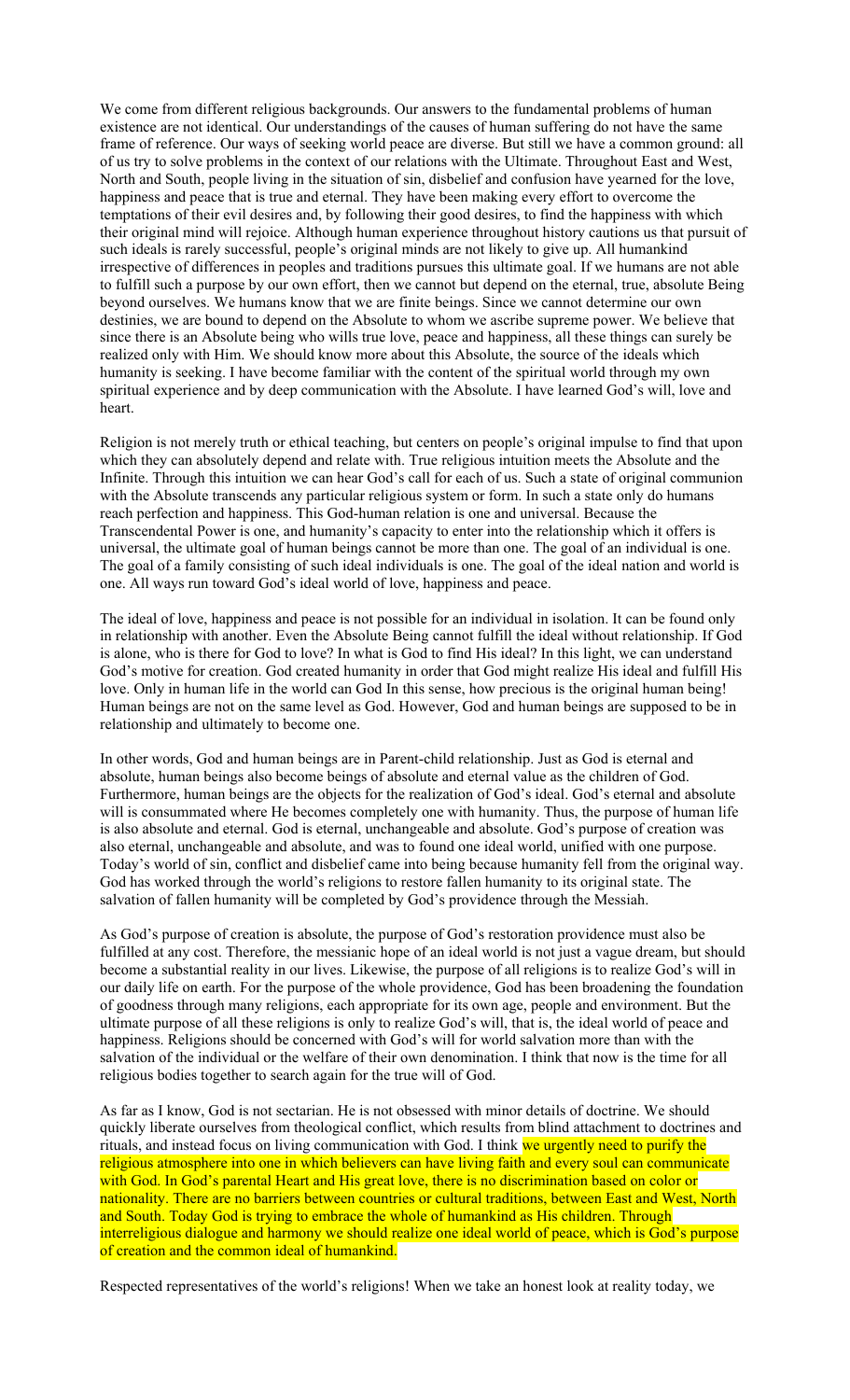come to see that it is time not only for belief but for action. Why do we find such serious problems prevailing in our societies, problems including confusion in value systems, moral corruption, drug addiction, terrorism, racial discrimination, genocide, war, unjust distribution of wealth, disregard for human rights, and totalitarian Communism? These vices are the natural outcome of hedonism, atheistic materialism, and secular humanism that denies the relevance of God. All these are the effects of the declining faith and spiritual exhaustion of this generation.

Who can take responsibility for today's world? Can the military or the politicians? Can businessmen or people with new technology? Never. God is asking religious leaders, today's prophets and priests, to solve these problems.

All religious people should feel responsibility for the shaky spiritual foundation of this generation and should repent. Throughout the long history of religion, we have not made a convincing witness for our living God. We have not been sincere in the practice of love. Our past hypocrisy has allowed atheism to prevail. We should feel deeply guilty about all this.

Today God is calling us. All religious people, standing on the internal foundation of deep self-reflection, should challenge the prevalence of all evils and work creatively in order to realize God's will on earth. The living God wants to relate with us not merely in the context of scriptures and rituals, but rather dwelling in the hearts of people who keep God's will in their minds and live it in everyday life.

After long prayers and reflections on the future of the world and humankind, I have begun to feel that God's enthusiastic hope and the Holy Spirit's strong power are sweeping over the whole world. Today the world should be renewed. Religious leaders all over the world should join together and encourage a movement of purification in every religion. There should be repentance and the renewal of true commitment. The world should change. There should be a new reformation. The banners of "living faith" and "practical faith" should be waving everywhere around the world. Every religion should work beyond its own benefit to liberate the world from poverty and disease. By the practice of love and the burning conviction of faith, our witness will convince even atheists of the truth of the living God. Only through a religious and spiritual revolution bringing great harmony, love and compassion will we finally realize the ideal world of peace.

Respected representatives! In response to God's sublime call, the world's religious bodies should come out of the quagmire of hostility, misunderstanding and ignorance. With mutual respect and friendship they should build a large cooperative community of religions. Then together, we should show our religious will in action and practice everywhere on this planet.

Religion is not merely oriented to the world beyond. The earth is God's creation, and it is on this earth that God's will is to be realized. If the Kingdom of Heaven or *Sukkavati* is God's ideal place, we cannot go there merely by hoping. Rather we should live for, love and care for our brothers and sisters and the things of creation. It is in relationship with others that we can realize the ideal. Even though religion transcends ordinary social ethics and social policy, we should not ignore its functioning in society. Religious people should be concerned with actual problems and apply God's will to their practical solution. Moreover, religions should stimulate spiritual renewal and give an elevated value perspective to those in charge of politics, the economy, social programs and education. With their minds enlightened by the Spirit, these people can solve the problems in their fields. God is calling for religious people with living spirituality to uphold the truth of religion and to relate it to the situations in their societies. People who are grounded in truth and in living communication with God are bound to influence others and bring about a revival of spirituality everywhere.

True religions should not follow the trends of the secular world, but, centering on God's will, should enlighten the world and lead the people, even in the face of opposition and persecution. The movement for inter-religious harmony and unity and for living faith may go through a lonely path for some time, but it will soon receive tremendous support from many fresh-minded people who see things from an historical and global perspective.

I have been putting all of my energy into reforming the world and realizing God's ideal on earth in accordance with the direction of God's providence. I have been mobilizing the total energy of the Unification Church to work first of all for world peace through inter-religious harmony. I sincerely hope your religions also actively cooperate and join in this path, not because I want to reduce my effort or spare the financial resources of the Unification Church, but because I hope to see as early as possible a total mobilization of spiritual resources and creativity from all religious traditions in the direction of God's providence. This path will lead to the realization of the world of peace.

As you may know, the Assembly of the World's Religions is a project with historical significance. While even the secular world is seeking harmony through the United Nations and the like, should religious bodies fight each other? I have long been expecting certain leaders of the elder religions to initiate an assembly of the world's religions. After a long period of waiting, I have initiated this project, because I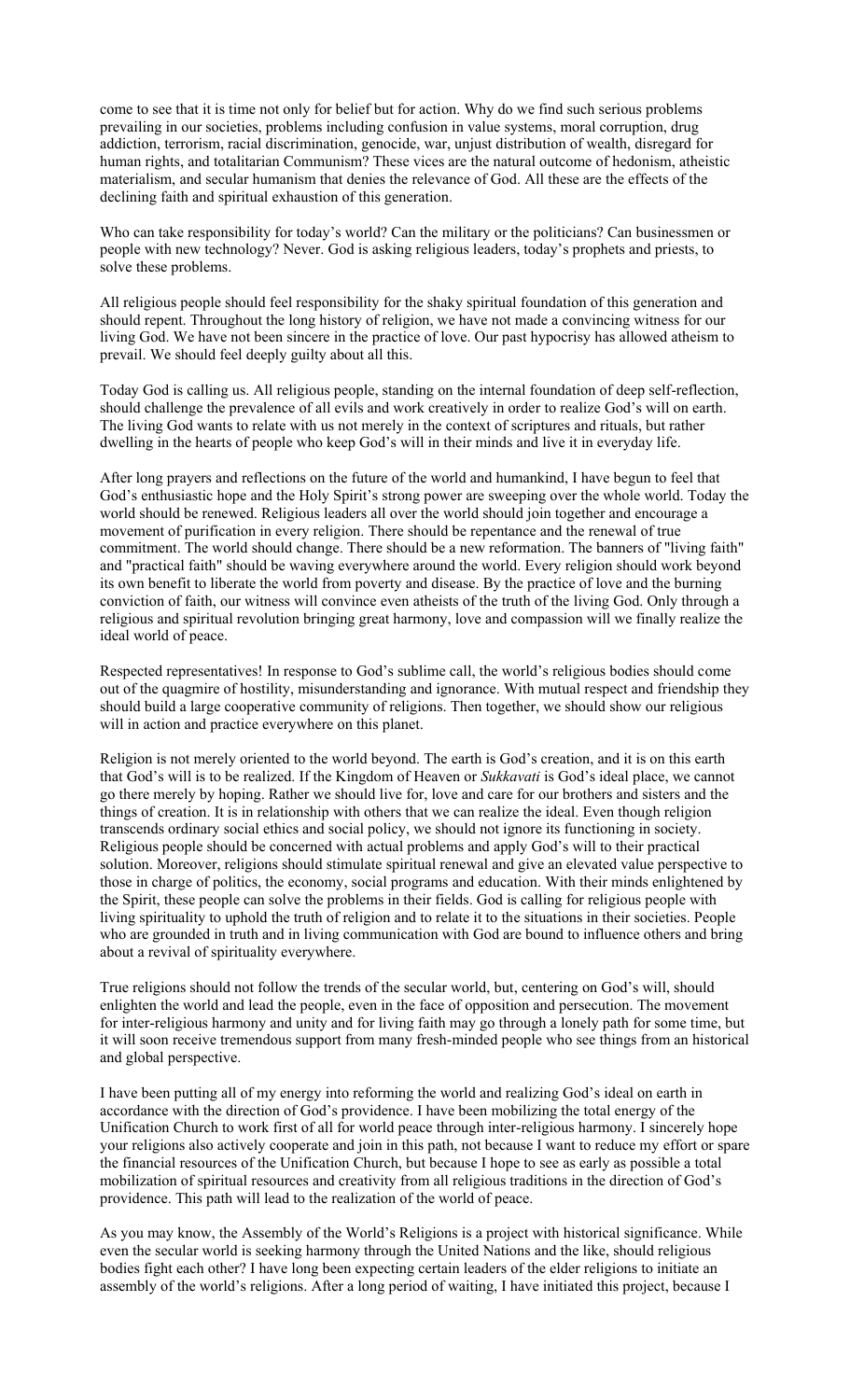believe it should be done at any cost. While this meeting itself is a meaningful accomplishment, the Assembly will, I hope, become more and more significant with meeting alter meeting.

I have three hopes for these Assemblies. First, that the world's religious traditions respect each other and at least work to keep in check any inter-religious conflicts and wars. Second, that the Assembly serve the world by becoming a cooperative community of religions. It will hopefully agree upon and make resolutions calling religious people to practical action, encouraging all people to live by God-centered values, and fostering the development of human minds and spirits. Third, that the Assembly develop into an organization in which the major leadership of all religions participate.

The Assembly has to lift up the highest values and purposes of life and offer them to all religious people, all groups, and all nations. Only in communion with the Absolute and with love for one another can individuals, groups and nations prepare for and become a part of the Kingdom of God on earth.

I hope all of you, as representatives of your religions, find spiritual unity that can be the foundation for a bright future and for a new religious reformation that can lead the world. Through presentations and discussions, during plenary sessions or in committee, in artistic performance, meditation and prayer, please respect each other's faiths and contribute as much as possible to the harmony of the whole. Let us all march forward to fulfill the world-historical mission of religions, that is, the realization of God's will on earth.

I thank all members of the Planning Committee for their efforts in planning and preparation and all the staff serving the Assembly's practical needs for their hard work.

May God bless this historic conference and each of you representatives.

### **Inter-Religious Federation for World Peace**

**Sun Myung Moon August 15 -- 21, 1990 Proposal presented at The 2nd Assembly of the World's Religions San Francisco, California** 



*Father and Mother pose with Sheikh Dr. Ahmad Kuftaro and Rev. Kwak at the Assembly of the World's Religions Conference. Father is wearing a ceremonial robe, a special gift presented to him by the Grand Mufti of Syria.*

We are living at a most significant time in all of human history. This is a time of great difficulty for many,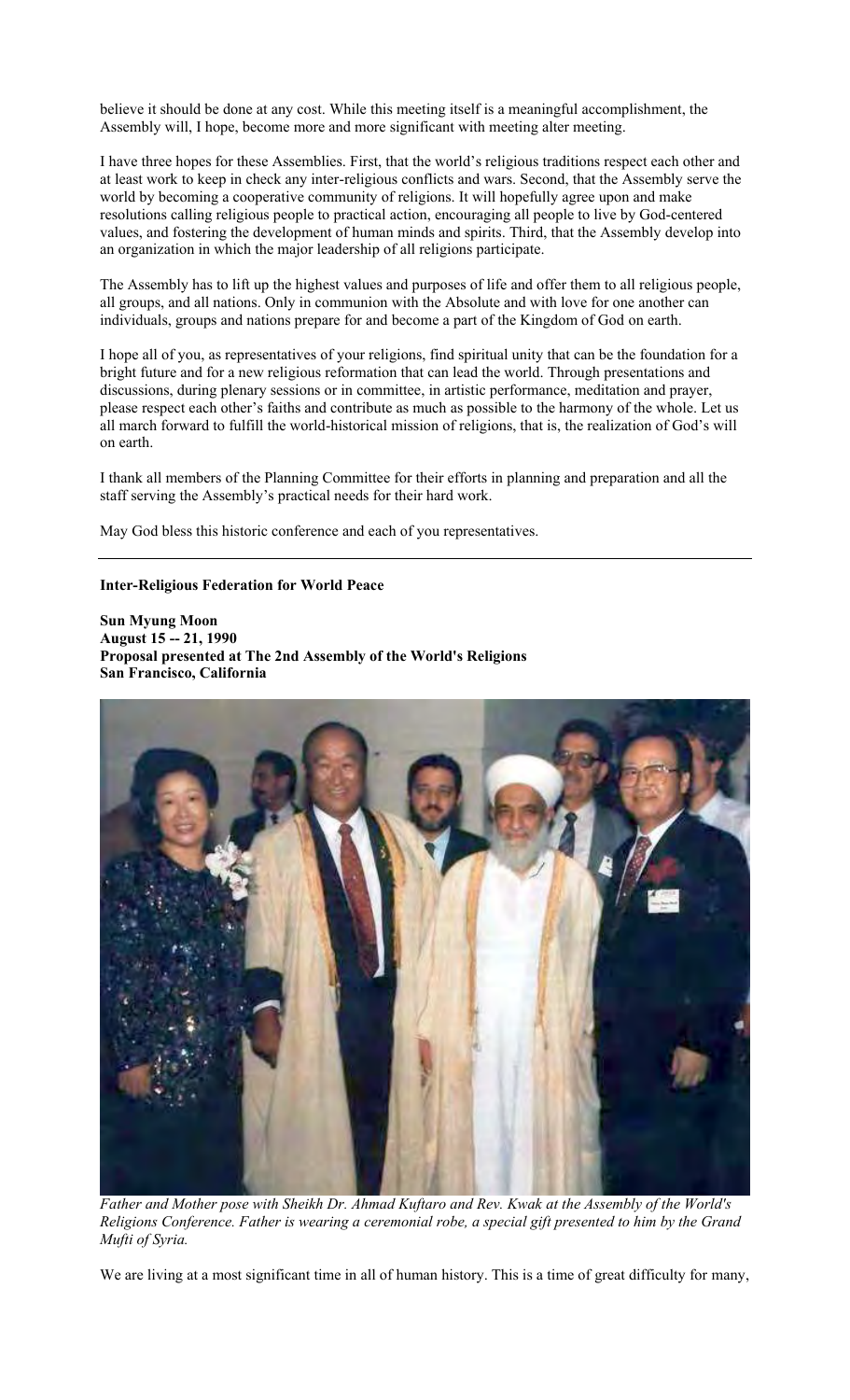but also a time of great opportunity. The opportunity is that humanity now stands on the threshold of a new age of peace and unity for all. Such an achievement of this age would be none other than the realization of our own human destiny. History is moving toward the ideal of one world under God, where the timeless goal of one harmonious family is realized. As time unfolds, this reality will be made ever more apparent and undeniable.

God's original ideal was for the creation of one human family. This human family would be united as one under the common parenthood of God. The pain and suffering that has characterized human history, evidenced in countless wars and conflicts, is a result of a departure from God's original ideal. Throughout history human beings have sought to overcome this difficult situation, but without ultimate success.

Recently, however, signals of hope have emerged on several fronts. For example, the events in Eastern Europe and the Soviet Union have brought a dramatic conclusion to the cold war era. In addition, we see the greater European community, including Eastern Europe, moving toward an unprecedented level of cooperation and unity. Still, while political and economic developments move toward oneness, the internal or spiritual situation of humanity worldwide remains in a state of confusion and conflict.

Lasting peace cannot be achieved by political or economic means alone. Political leaders or business leaders cannot resolve the ultimate problems that humanity confronts. The deeper solutions to humanity's problems must come from religious leaders for it is in the resources of the world's great religious traditions that the ultimate solutions to world problems may be found.

Of course, religions and religious leaders have often failed to respond to the challenges that we face in history. Too often religion has become caught in a destructive cycle of exclusivism and inter-religious strife.

Religious people throughout the world should reflect on this problem and repent for not having taken the lead in moving the world toward oneness. Moreover, religious people today need to understand one another and cooperate with one another. In order to do this we must cultivate both a parental heart and a serving attitude toward others. In this way, religious leaders must set the example of a lifestyle centered on God.

In order to create a forum for religious people of the world to work effectively toward inter-religious unity and, on that foundation, world peace, we propose the formation of the Inter-Religious Federation for World Peace. This organization will work to secure cooperation and understanding among religions through educational programs, task forces, service projects and relief programs. The Inter-Religious Federation for World Peace will not duplicate the important work of other institutions dedicated to promoting peace. We will engage in fundamental service projects for the sake of world peace. We will also complement and support the efforts of existing institutions, and will seek to work cooperatively with such organizations.

The Inter-Religious Federation for World Peace will have an Executive Council of religious leaders representing all the world's traditions and it will meet regularly to help guide and implement the projects of the Federation. In addition the Federation will develop programs in Research and Education, Inter-Religious Service, Leadership and Conflict Resolution.

We hope that you will find this proposal agreeable and that you will lend your signature below, indicating your support to the ideas expressed above in this Founding Statement. As signatures are gathered we will present this proposal to other religious leaders throughout the world in order that we can mobilize a most inclusive and effective organization for world peace.

*The Initiating Committee for the Inter-Religious Federation for World Peace*

#### **The Tradition of True Love and Bequeathing that Tradition**

**Sun Myung Moon August 18, 1990 Founder's Address Second Assembly of the World's Religions** 

I would like to extend a heartfelt welcome to all of you to this Second Assembly of the World's Religions, where we are to discuss transmitting our religious heritage to our youth and society.

In this time of grave importance, a time of transition of human history, I am convinced that all of us religious leaders feel the dispensational call of duty, and as I stand here I am full of recollections and expectations. As we are all too aware, the founders of all the great religions had to suffer from lack of understanding on the world's part and to endure extreme persecution. In pioneering the way of truth, they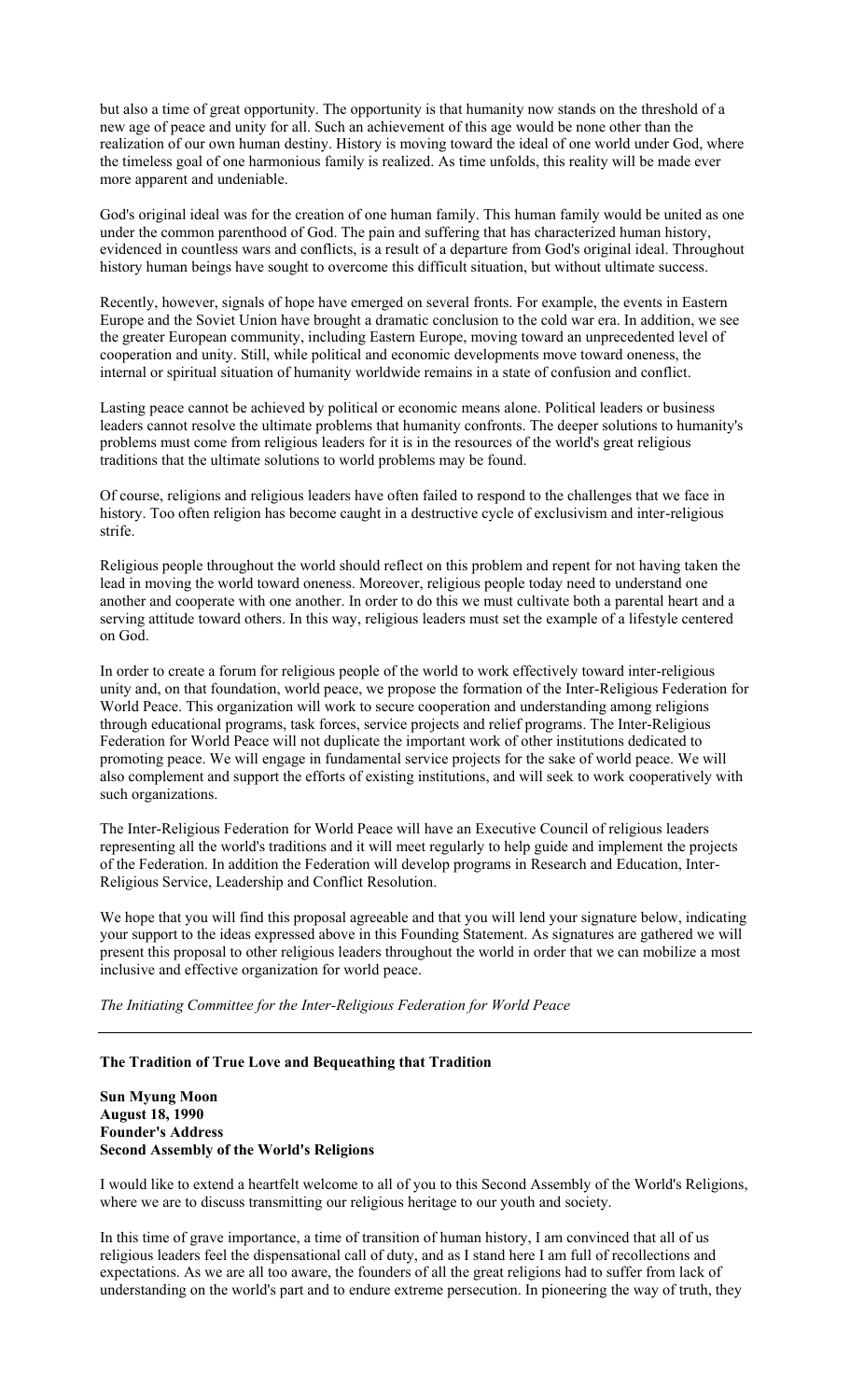all had to overcome physical and spiritual persecution, even death. But despite their great accomplishments the paths actually taken by religions often departed from those that were originally intended. Religions often have shown division, contradiction, and disharmony within themselves, and even have fought one another. Still in today's world, wrongful religious zeal and narrow-mindedness induce antagonisms and hatred. Further, faith has often held only formality important and ha: disregarded practice; and this has given rise to social problems. Such are clearly not the true objectives of religion, and we must not bequeath any mistaken tradition to our descendants.

Then what is the true purpose of religion? What is a correct tradition to bequeath?



*Father delivers the Founder's Address at the Opening Plenary Session flanked on the dais by the staff of the Assembly and its distinguished participants*

# **First Know God's Ideal**

In order for us to understand the purpose of religion it is necessary first to understand God's ideal for the creation. For God, who is absolute and eternal, why was creation necessary: What was it that God needed absolutely? Was it material goods, knowledge, or power? Those are available to God any time, and God can regulate them as He needs. Rather, true love can be formed only with a reciprocator; without a counterpart even God cannot realize love. God created the world to realize His ideal of true love. As we observe the mineral, plant, and animal worlds, we see that they are created with relationships of subject and object pairs that can respond to each other in harmony, centering on love. Such relationships are found on each level of the creation. Man is the center of the creation, and is created to be on the highest level, the closest to God. He is the partner of God's love. Thus, man is the object of God's true love, and without man, God's goal of true love cannot be accomplished. God had established as the highest and absolute value His true love, which is His ideal for the creation. Even tilt absolute God Himself likes to absolutely surrender to true love. In this perspective, we can readily see how high a value a man has, as God's own object of true love.

God originated His ideal of creation with love for the sake of others; He gives and gives, without even remembering that He gave. In this, He is realizing true love. God began His creation investing without limit.

All people are created so that they can harmonize, exist, and live eternally through God's principle of investing for the sake of others. Man came into being for the sake of woman; woman for man. Taking after God's ideal for the creation, which is the giving of true love, both man and woman are born to give love and become husband and wife. By doing so, they become the object of God's vertical love. This is the very purpose of their existence.

Men or women who are about to be married wish that their spouses be better than themselves. Parents, too, want their children to be better and greater. These attributes come directly from God. These wishes center on true love. It is the same with God. God, too, wants His object of love to be better. Therefore, He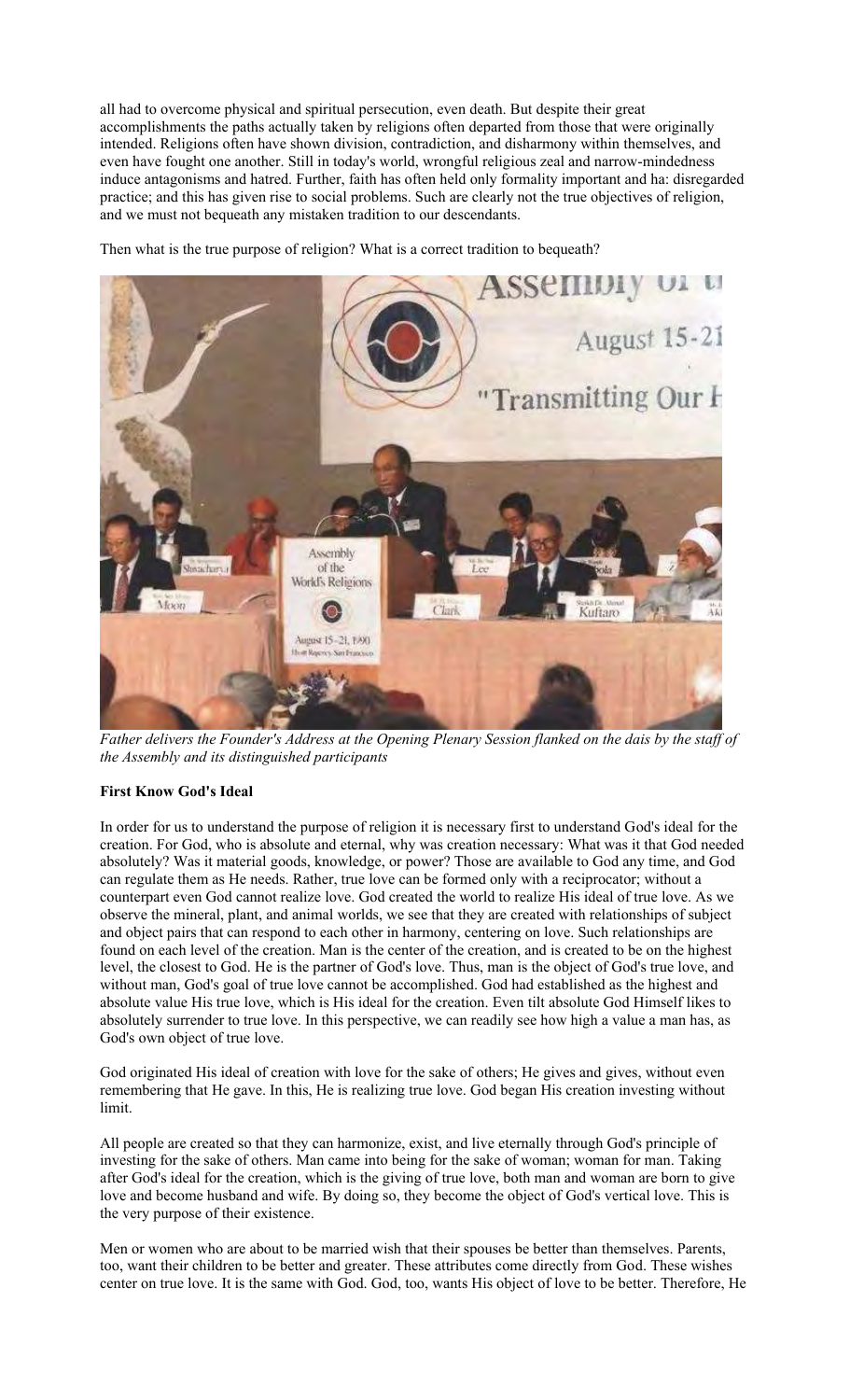invests 100 percent over and over again so that He can create better objects, and true love continues to exist in this manner.

God, who is the origin of true love, wished to give from the father's position this absolute and unchanging true love as an inheritance to man. Since in true love perfect harmony and unity are realized, God's true love can be perfectly bequeathed to man, who is His partner. Not only that: the right to live together with God and the right to share absolute value with God are also bestowed upon man, because of the attributes of true love. From this perspective, human beings can live with God as His children and have the same value as God Himself. Furthermore, even among themselves human beings, centering on true love, can share their inheritance, live together and become equal. Thus, in the ideal world all human beings, centering on God's true love, will possess true individual ideals and happiness and transmit both of these to their spouses and offspring. This was the world of God's original ideal.

Today's world, however, is far from the world God intended. Contrary to the original world, it has degraded itself to become a world of hell, full of sin, struggle, and pain. In the world of nature and the spiritual world the original order of God's creation still exists; but the world of man on earth became ill, and brought damage to the natural world and the spiritual world.

We call this sick, broken human world, in religious terms, the fallen world. To bring this fallen world back to its original condition and order, God wages a dispensation for salvation. Thus, as I have been teaching, God's work of salvation is the work of restoration, or synonymously, the work of re-creation.



### **Call to True Parentism**

That which has played the main role in the dispensation for restoration according to Heavenly Will is religion. The purpose of religions lies in the restoration of this world as the original ideal family, and beyond that the establishment of the ideal world centering on God's true love and the thought of True Parents. When we understand the mission of the Messiah as a mission of True Parents to realize God's love in this world, we are all called by God to pursue and accomplish this mission. The mission of the Messiah is thus the cosmic mission that all religions are now undertaking -- to expel Satan, who has been rebelling against God, and end his culture; and to transform Satan's lineage to God's in order to bring about the God-centered ideal world.

As described in the Bible Adam and Eve, the first son and daughter of God, were to grow in God's true love and receive the blessing of marriage and

give birth to sinless children. Thus they, like God, would become True Parents, and could enter into heaven. In this way, the world was to be the world of heaven on earth, where God's true love, God's true life, and God's true lineage were inherited. God's ideal family was to expand to realize a world where only God reigns.

However, Adam and Eve entered into illicit love before becoming mature: the archangel became Satan; Adam and Eve became evil ancestors; and the world of death began. The world has become a world with people in Satan's lineage.

Satan became a god of lewdness, and God hates lewdness the most. Because of lewdness, America and Europe today face the fate that befell Sodom, Gomorrah, and Rome. What Adam and Eve sowed while in their youth, the world now is to harvest: evidence that today is the end of days is quite unmistakable. The world needs to find the True Parent who can liberate it from Satan's love, life, and lineage. This person is the Messiah.

By Adam and Eve failing to fulfill their responsibility, God lost true children and mankind failed to possess True Parents. Tragedy has been the result. As a result of the fall, there has been lost the true being who can realize the true love of God and the ideal of True Parents. In order to correct the tragic failure of the fall and restore the original condition, God established religions. Thus the Messiah comes with the awesome task to stand as True Parent, uproot the false root that was planted by the human ancestors who became false parents, and realize the ideal world of creation. God's original ideal did not include establishing religion or creating a Messiah. God's unchanging purpose is to realize families, nations and a world of true love. How much a religion contributes to this determines the value of that religion. In this perspective, religions that are fulfilling their purpose are realizing true love and true families. Conversely,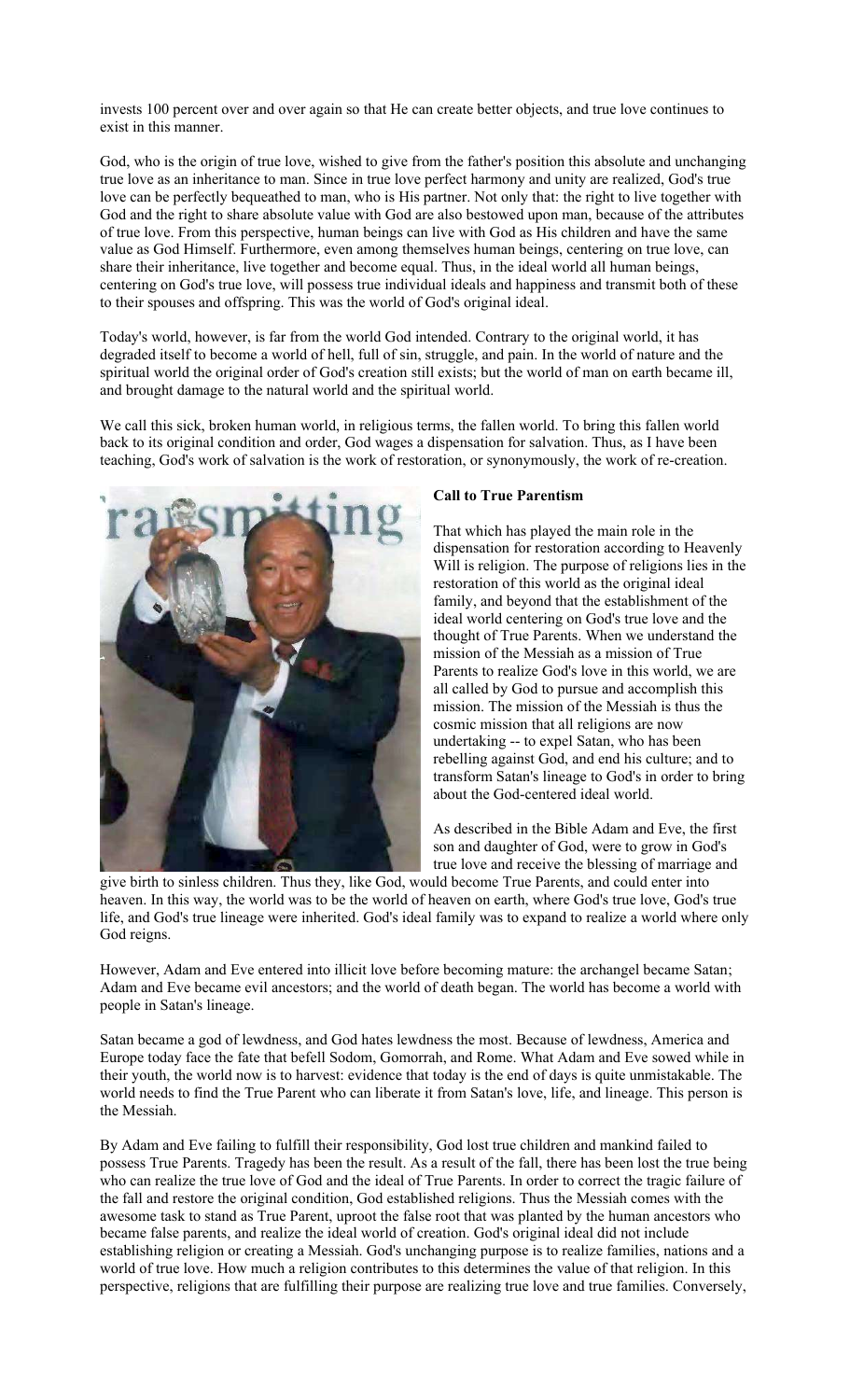religions that do not contribute to this end and exist just for their own sakes, even though claiming to do things in God's name, are failing their true mission.

In a family, the relationship among brothers and sisters exists only on the premise of common parents. Thus, before this world can enter into the realm of true love and true family, the True Parents' position has first to be established. To help fulfill this very purpose I have been called upon by God. For this objective I have dedicated all. The Unification movement I am deploying worldwide, the ecumenical movement, and all other projects that I have sponsored, covering all fields -- academic, educational, media, technical, business, financial etc. -- these were envisioned with this one purpose. I have suffered persecution and confronted death with only one purpose in mind, so that I can live with the heart of True Parents to love races of all colors in the world more than my own parents who gave birth to me, or my own brothers and sisters.

The path of true love travels the direct route. It requires no preconditions and nothing can block it. This is the straight path on which we travel rightly only with self-sacrifice. Unless all mankind lives the life of True Parents and the ideal of world peace are directly connected. All countries, races, cultures and religions should do more than 100 percent for the sake of each other, being generous and harmonizing, and by doing so achieve world peace.

#### **Inter-Religious Federation**

Today, I propose to you the inauguration of the Inter-Religious Federation for World Peace. In the current world situation, externally we are experiencing the termination of the Cold War, and peacemaking between East and West. Overcoming confrontations and divisions, we are heading toward the age of unification by harmony, as one world family of brothers and sisters. The last decade before the year 2000 is a precious period which God has allowed us for returning to the original world, a precious opportunity. I have already proposed the external establishment of the International Federation for World Peace, and thousands of leaders in the United States, Russia, and other countries of the world are responding enthusiastically. To truly achieve this goal we need an internal foundation, and that is an inter-religious foundation for world peace.

Many have devoted themselves to seeking true unity and the achievement of one world; but true world peace still evades us. Everyone wants peace but we must first know what is necessary to bring it about. The key lies not in one's spouse, sons and daughters, neighbors, nation or world -- it is right in oneself. It depends on whether one can himself become a harmonious being, where his mind and body have achieved harmony and unity centering on his original mind. When a person comes to have the heart of God and True Parents, he can begin to live fully for the sake of others and lead consistently a life where true love is the center, a life in which he can achieve true peace.

These are concerns of religion. The role of religions in realizing ultimate world peace is therefore indispensable. Accordingly, all men and women of religion should now tear down the walls of sectarianism to make themselves available with unified religious power to act in accordance with God's desires for the greater goal of the realization of world peace. Now is the time to reflect that religious people have not contributed enough for world peace. Now is the time to develop within each religion true love, which is the origin and basic element of world peace, and by practicing it faithfully, to deploy an allencompassing movement, the Inter-Religious Federation for World Peace.

God requires good practice and example by men and women of religion. God does not exist for the sake of religion. Religion was established to achieve the Will of God to restore the world back to its original condition where people invest and invest again for the sake of the world. Any religion with which God wants to work in this world now is a religion of True Parents.

Only religion with a parental heart, a religion which practices true love, can accomplish God's Will in this hopelessly complex world situation. Thus far in history, there have been many religions. There have been religions in the position of adopted son, in the position of stepson, in the position of son, and so on. The religions in all the different positions should transcend any limited view that their own religion is the best, that only through their religion will world peace be accomplished. Rather, the teachings of religions in all the positions are eventually to be fused and united in the religion in the position of True Parents. Then, the decline that religions are experiencing will be ended. All religions, centering on true love, which exists absolutely for the sake of others, will unite and march forward to realize world peace and realize heaven on earth. Knowing this, we should proceed to solve the world's urgent problems by the right practice of religion. The tasks of changing ritualized faith into living faith, reestablishing the true valueperspective from the many confused value- perspectives, restoring the original human nature from deviated and desolate human nature, elevating the moral standard and liquidating the decadent culture - all are to be accomplished by men and women of religion joined together in an allied movement of the eternal God, practicing the true love of True Parentism.

The youth of the world today are intuitively realizing this great opportunity that lies in front of us. As true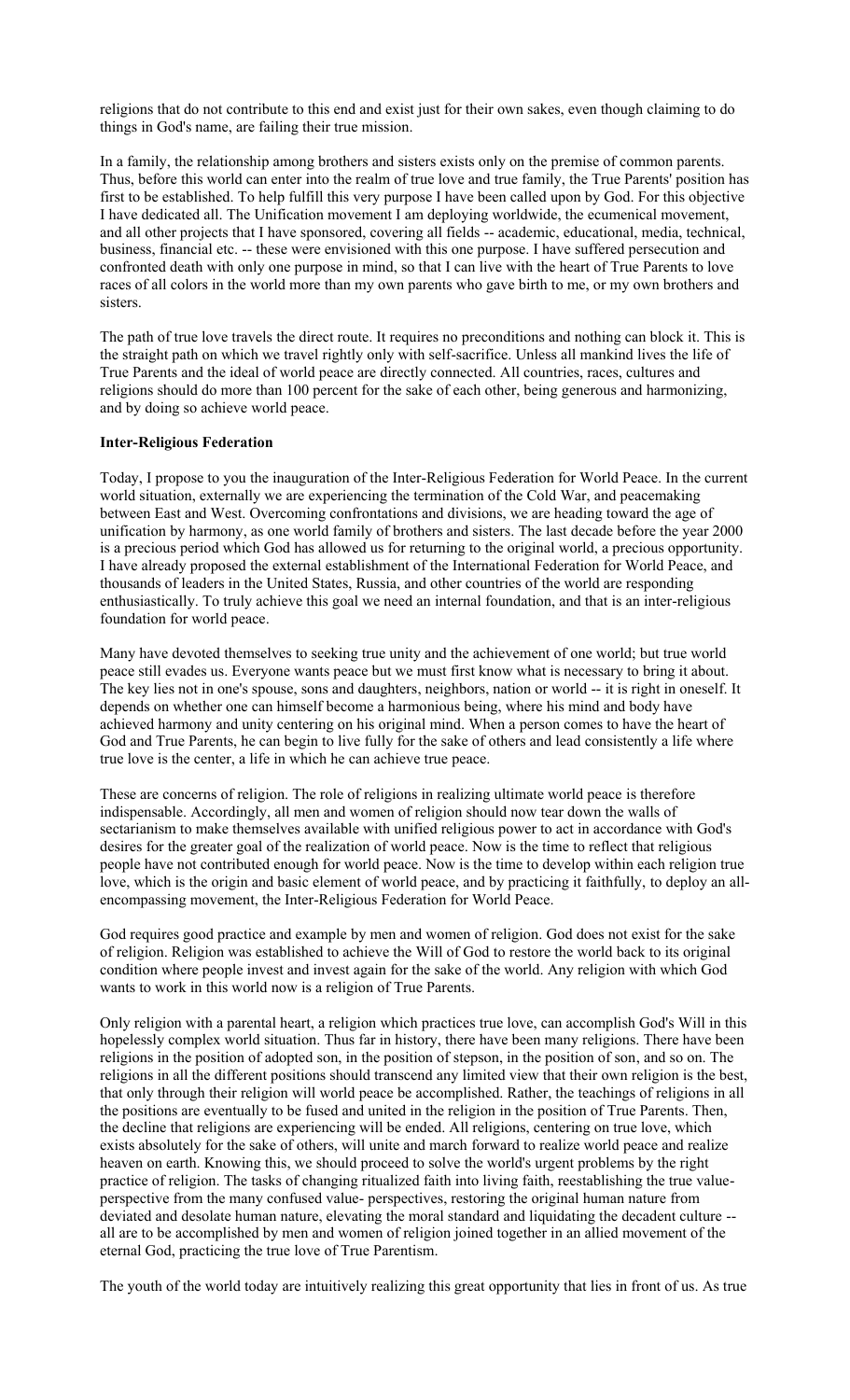religious leaders, we must act in the capacity of true teachers to these youth. Beginning with this true love, which is the standard of eternal, unchanging absolute value, we should establish not only the unification of mind and body, but we should connect and unify the two worlds represented by both spiritual and materialistic ideologies. This will create the foundation for world peace. On this foundation, we should unite the inner world of religions and then unite the outer world of nations and eventually achieve eternal world peace. In realizing this goal all men and women of religion must play a responsible role.

Many young people hunger for true love, which is to live for the sake of others. We religious leaders must exemplify God's true love and the absolute value of the way of True Parents. We must make certain that religious traditions travel on the path of true love. By doing so, God and mankind united together will march forward to a new world of hope, and achieve God's ideal of creation. Therefore, let us clearly show the world and our youth that a new age of peace, of true family, and true mankind has begun.

In conclusion, I wish that your discussion throughout this conference period will help realize true religion and the discovery of true love, and become a great contribution to the world. May God's blessing be always with you.

### **Introduction of Rev. Sun Myung Moon Richard Rubenstein**



Professor Rubenstein is a Robert O. Lawton Distinguished Professor of Religion at Florida State University

I have the very great honor of introducing the Founder of the Assembly of the World's Religions and one of the most extraordinary men of our era, the Rev. Sun Myung Moon. There is a very wise biblical counsel which tells us, "By their fruits ye shall know them." Although I cannot in this brief introduction do justice to even a portion of the fruits of his labors since he began his career of religious leadership, we can take note of a representative few.

Rev. Moon began his preaching in June 1946 in Pyongyang, now the capital of communist North Korea. At the time it was the most Christian part

of Korea. Two years later, in February of 1948 he was arrested and sent to a prison camp in Hung Nam for two years and eight months. On October 14, 1950 he was liberated by UN forces. He thereupon made his way to Pusan 1000 km to the south, accompanied by two disciples, one of whom had a broken leg. Reverend Moon literally helped to carry his disciple the entire distance. When he arrived in Pusan, he built his first church. It was made out of mud and cardboard boxes discarded by the U.S. Army. I have been told that at the first service three people came to hear his message. While in Pusan, he would pray and meditate for hours on a rock high above the waters. His vision of universal brotherhood and worldwide unification under God had earlier roots in his spiritual life, but at Pusan it began to be embodied in his calling. Out of that beginning forty years ago has come the worldwide Unification movement.

From the very beginning of his ministry Rev. Moon has reached out beyond the circle of his disciples to the entire world. This very Assembly of the World's Religions is a prime example of that outreach. So too is the International Conference of the Unity of the Sciences, which brings together the world's leading scientists and scholars, a goodly number of whom have been Nobel Laureates, in search of absolute values. I have also seen that outreach in the work of the Professors' World Peace Academy which Rev. Moon founded in the early nineteen-seventies.

Having experienced at first hand the effects of media bias, Rev. Moon has founded the World Media Association, which brings together journalists throughout the world in very much the same way as we have been brought together. He has also established a worldwide chain of newspapers, magazines and journals. These include the Segye Ilbo of Korea with a circulation of over one million, the Sekai Nippo of Tokyo, The Washington Times, the Noticzas del Mundo, the World and I and Insight magazines.

There are many other publications of high quality throughout the world.

Rev. Moon has disciples in almost every country on earth, and between December 1989 and July 1990, I was privileged to meet many of his disciples in Poland, Czechoslovakia, Bulgaria and the Soviet Union. They are talented, selfless, highly educated men and women, many of whom had been persecuted by the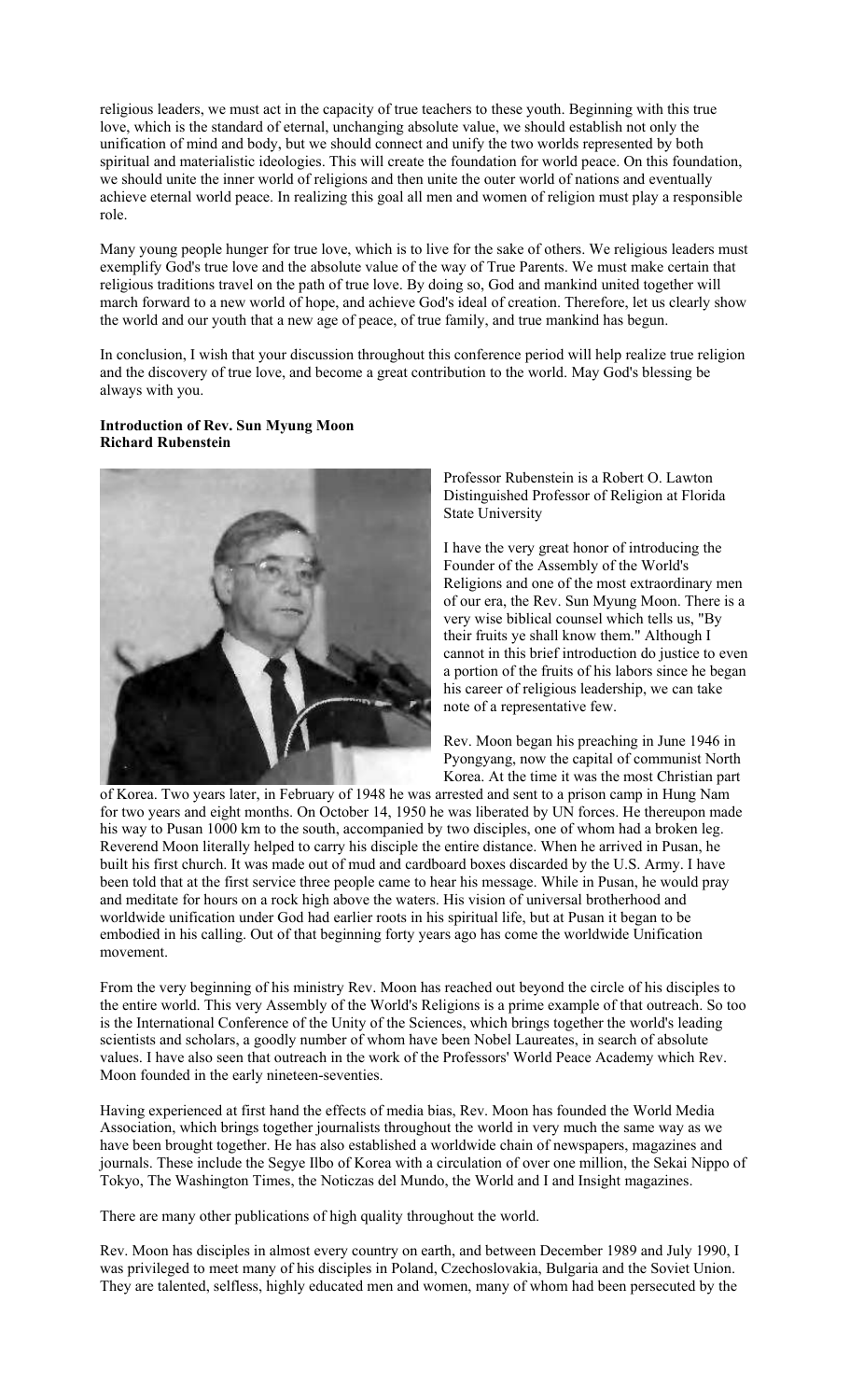communist regimes which dominated their homelands. In the case of Poland, Czechoslovakia and Bulgaria, these men and women are known and trusted by the new, post-communist leaders because many of them had been in communist prisons together.

As we gather together in the luxury of this meeting place, it is important that we be mindful of the sacrifices Rev. Moon and his disciples have made for their faith. Rev. Moon himself has been compelled to make such sacrifices not only by the communist government of North Korea but, I regret to say, by my own government. In spite of the fact that Rev. Moon and his church have spent hundreds of millions of dollars in the United States for the public good, Rev. Moon was accused of evading a small amount of taxes on the interest on a bank account which he had forthrightly put in his own name for the work of the Church. Normally, tax disputes over far larger sums are settled out of court, but it was not to be with Rev. Moon.

I shall never forget visiting Rev. Moon at Danbury prison. I saw myself as an honored and privileged guest in his house. I can testify that even in that setting, he was as ever the commanding presence. In spite of the fact that a terrible injustice had been done, Rev. Moon was neither dispirited nor resentful. On the contrary, he spoke of his love for America and of the many things he wanted to do for this country so that it could fulfill the providential role he believed God had assigned to it.

In conclusion, there is one aspect of Rev. Moon's global vision that I must not fail to mention. In April of this year the World Media conference met in Moscow in cooperation with the Novosti Press Agency. While in Moscow, Rev. Moon met with President Mikhail Gorbachev for more than one hour. In addition, Mrs. Gorbachev attended a ballet performance of the Korean Little Angels' Dance Troupe, founded by Rev. Moon, and sat throughout the performance with Rev. and Mrs. Moon. In committing his resources to special projects within the Soviet Union, he is acting in the cause of international amity and world peace.

Rev. Moon has founded the International Federation of World Peace to bring together leaders throughout the world for the purpose of turning the end of the Cold War into an era of genuine international peace. As all of us watch with apprehension at the events now unfolding in the Middle East, we know how important that task is. I think it is evident that we are in the presence of an extraordinary religious leader whose works are many and fruitful.

Let us rise to greet our host.

# **Words Of Gratitude - A Precious Treasure Ahmad Kuftaro**



*Kuftaro embrace after the Mufti delivers a speech at the Farewell Banquet*

At the Farewell Banquet, the Grand Mufti of Syria offered a speech symbolizing the response of the Assembly to the Founder's call for the establishment of the Inter-Religious Federation for World Peace:

Praised be the name of God the Beneficent, the Merciful, the Creator of all creatures, the Lord of all prophets and all men of wisdom: Abraham, Moses, Jesus Christ, Mohammed, and Buddha, and all others whom we know and whom we do not know. They embody the quest for world peace and brotherhood.

I am deeply grateful to God that He has made it possible for us, as men of religion, to gather together to form and create a new religious federation for peace and I am grateful to Father Moon and his assistants in bringing this into reality.

All of us are aware of the catastrophes and calamities that took place in the 20th century,

and the major wars and regional conflicts that worked for the misery and suffering of humanity. Despite the efforts of leaders, politicians, and philosophers, and despite the creation of the League of Nations and the United Nations, we all know that man has not been able to achieve the peace that he has always longed for. Global peace cannot be achieved except by Allah, God, whose name in the Koran means peace. God is peace and peace is God, and no peace can be achieved except by God. All the programs laid by God through his prophets and apostles through the passage of history should be unified into one, and then peace can be achieved. If divine religions unify their forces and join hands together, then God will be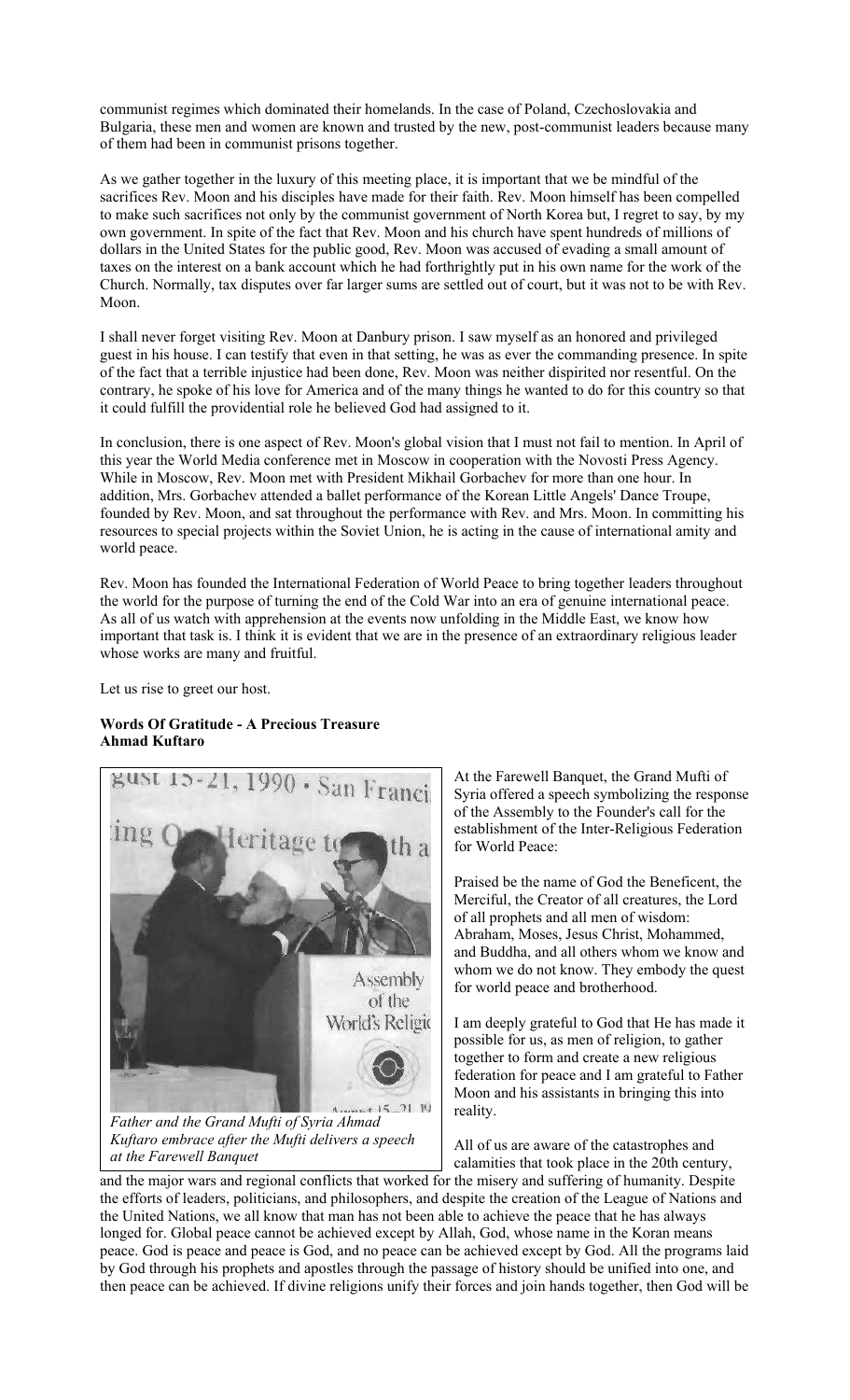with them and peace will come. Prophet Mohammed says in his tradition, "The hand of God is with the unified community" and, "The wolf eats the sheep who goes away from its flock."

The Inter-Religious Federation for World Peace is an expression of the essential meaning of the messages of Heaven. The goal of religions should be to bring all into one family, into one body, so that if an ailment takes place in one limb, the whole body will have sleeplessness and fever for the sake of that ailed limb.

For forty years now I have been calling for the unification of religions and for their fraternity. I have been calling for that in my homeland as well as all over the world, in conferences, and wherever I went and lectured. I was always living for this dream. This hope of mine has always driven me to look where I could find its treasures and gems. And now I have found the treasure, represented by Father Moon.

He has laid the foundation stone and he is the engineer to bring about unification through this Inter-Religious Federation. I cannot express how much I rejoice in meeting with this great treasure. My heart, my self, is filled with a great feeling with which I cannot dispense. I believe that the 20th Century will not pass away before all religions unite, accomplishing world peace and fraternity. I feel that it will not pass before this comes into light under the patronage of my brother, Father Moon. The seeds for our unification are already there in our religions, but they have to grow and prosper so that all mankind can attain brotherhood and love.

I have a humble suggestion to present before you, and I hope that it will meet the approval of Father Moon and our esteemed audience. My proposal is that each religious leader write a compilation of sayings and truths from his own religion, explaining how it is oriented toward peace and love. Then these should be compiled into a book, and presented to the United Nations and to governments all over the world. It will be given to schools so that our coming generation will become acquainted with the beauty and spirit of all the religions. The aims of religions will be achieved when our young generation understands and imbibes the knowledge embodied in that book. And I propose that this book be presented to Father Moon in recognition of all his grand work, and in recognition of his suffering for the sake of all. We want the young people to know that religions are much dearer than all else that is dear in this world.

I repeat my full thanks to Father Moon for what he has presented, for all the efforts he has made, and the hardships he has borne for the sake of his global, spiritual mission to bring peace to all mankind. I pray to God Almighty that we see the fruits of these efforts of Father Moon in a way that the whole world will become one unified family. Peace be on you all and His mercy. God bless you.

### **A Staff Reflection Francis Clark**



*The staff of the Assembly of the World's Religions pose with True Parents for a group picture*

Dr. Francis Clark has been involved with IRF since the first God Conference in 1981. Dr. Clark serves as a senior consultant to the Council for \*he World's Religions, and he is the senior advisor for the Religious Youth Service. Dr. Clark played a central role in the preparations for the 1990 Assembly of the World's Religions, serving as both a member of the Planning Committee and the Executive Committee. Dr. Clark, a Roman Catholic theologian, has taught theology at the Pontifical Gregorian University in Rome and is now Director of Post Graduate Research in Religious Studies at the Open University, United Kingdom.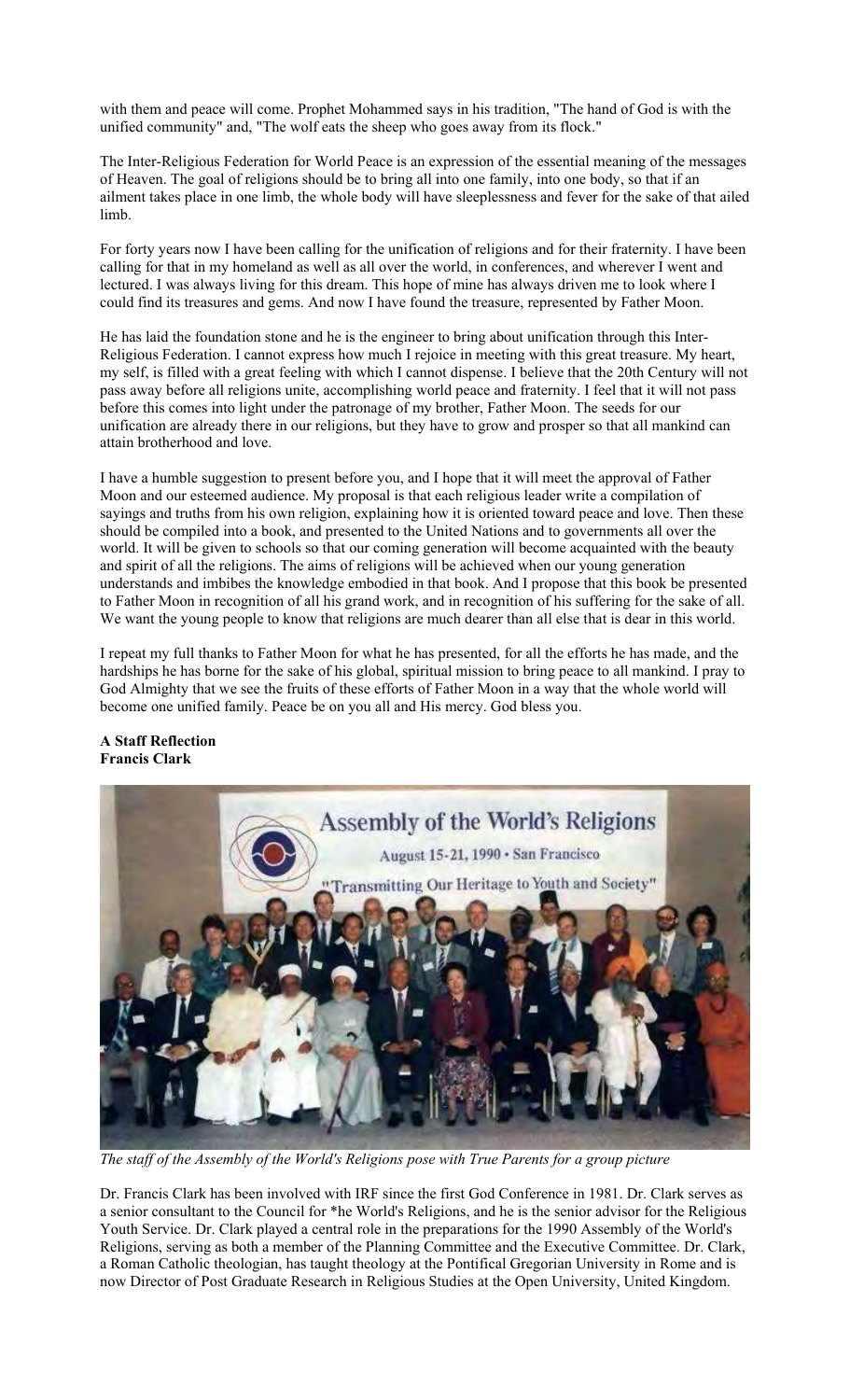My dominant emotion as I look back over the Second Assembly of the World's Religions, held at San Francisco from 15 to 20 August 1990, is one of thankfulness: thankfulness first and foremost to God, the author of all good, and thankfulness to all those whom He empowered to make the Assembly such a magnificent achievement.

I pay tribute to the Founder of the Assembly, Reverend Moon, for his vision and generosity; to his dedicated disciples in the International Religious Foundation who labored selflessly to organize the Assembly and to bring it to its successful conclusion; to the members of the Planning Committee, drawn from different faiths, who monitored the preparations and ensured the integrity of the program; and to the many hundreds of men and women who journeyed from all parts of the earth to San Francisco to join in that great spiritual and social manifestation of our one, united human family.

It was there in the meeting of those "brothers and sisters from East and West, from North and South," in their warm friendship and animated discussion,

in their mutual sharing and discovery, in the widening of their thoughts and hearts and prayers, that the deepest success of the Assembly was achieved. For everyone who participated in AWR II and who truly joined in that celebration of inter-religious harmony, it was a pilgrimage that will never be forgotten.

The initiation of the Inter-Religious Foundation for World Peace, that will have important consequences in the future. It was fitting that this new foundation, destined to promote cooperation between religions and peoples in the cause of world peace and reconstruction, should be announced at the Assembly of the World's Religions, which is inspired by the same spiritual vision.

For many years I have been closely engaged in work for inter-religious dialogue and cooperation. I see AWR II as a significant contribution to the progress of the worldwide interfaith movement that has welled up in recent decades and is now advancing like an incoming tide. I am especially involved, as a consultant and organizer, with the activities of the International Religious Foundation, but I am also a member of several other inter-religious associations, such as the World Conference on Religion and Peace, the World Congress of Faiths, and the International Association for Religious Freedom. IRF and AWR do not seek to rival those other excellent organizations, but to make common cause with them. Our common aim, surely, is to break down the barriers of religious, racial, and social antagonisms and to collaborate for the spiritual and material welfare of the whole human family. That was the motivation of AWR II, and it is the permanent motivation of IRF.

The guarantee of the integrity of the San Francisco Assembly was the respect publicly shown for all the religious traditions represented there, without priority or preference being given to any one of them. No one was expected to abandon or to compromise his or her conscientiously held beliefs. Nor were we there to promote the merging of all religions into one form of belief and practice. As a Catholic theologian, I regard the principle of mutual respect and impartiality as essential for all interfaith collaboration. I know that my brothers and sisters of other faiths who were advisers to the project share the same concern. I am happy that principle is constantly observed not only in the program of AWR, but in all the activities of IRF.

The many elements that made up the program of the San Francisco Assembly were blended by a subtle alchemy to make a rich spiritual and human experience. The Opening Ceremony on the first evening, profoundly moving in its universality and spiritual purity, gave the keynote for all that followed. Deeply appreciated were the prayer and meditation sessions of the different traditions each morning, and the interfaith meditation each evening. The daily discussions of the dialogue groups, for which every participant had prepared a contribution in the form of a written paper (previously circulated to the group members) were the point at which each one was personally engaged in the Assembly. All could speak their minds, and could freely exchange ideas and aspirations across the frontiers of religion, race, and culture.

The highlight of the closing plenary session was the reading of the San Francisco Declaration, which all present ratified by rising to their feet to make together a corporate sign of assent. The Declaration will be a widely circulated memorial of AWR II. Not a few participants have testified that it conveyed the spirit of the Assembly as they had experienced it. I cite one such testimony, from a Canadian priest who is engaged in fostering exchanges between Western and Chinese culture: "I would like to express my admiration and full support for the San Francisco Declaration, which seems to me at this time to say so well what we were all about, without taking sides and without watering down any doctrine but rather professing common aspirations and designs."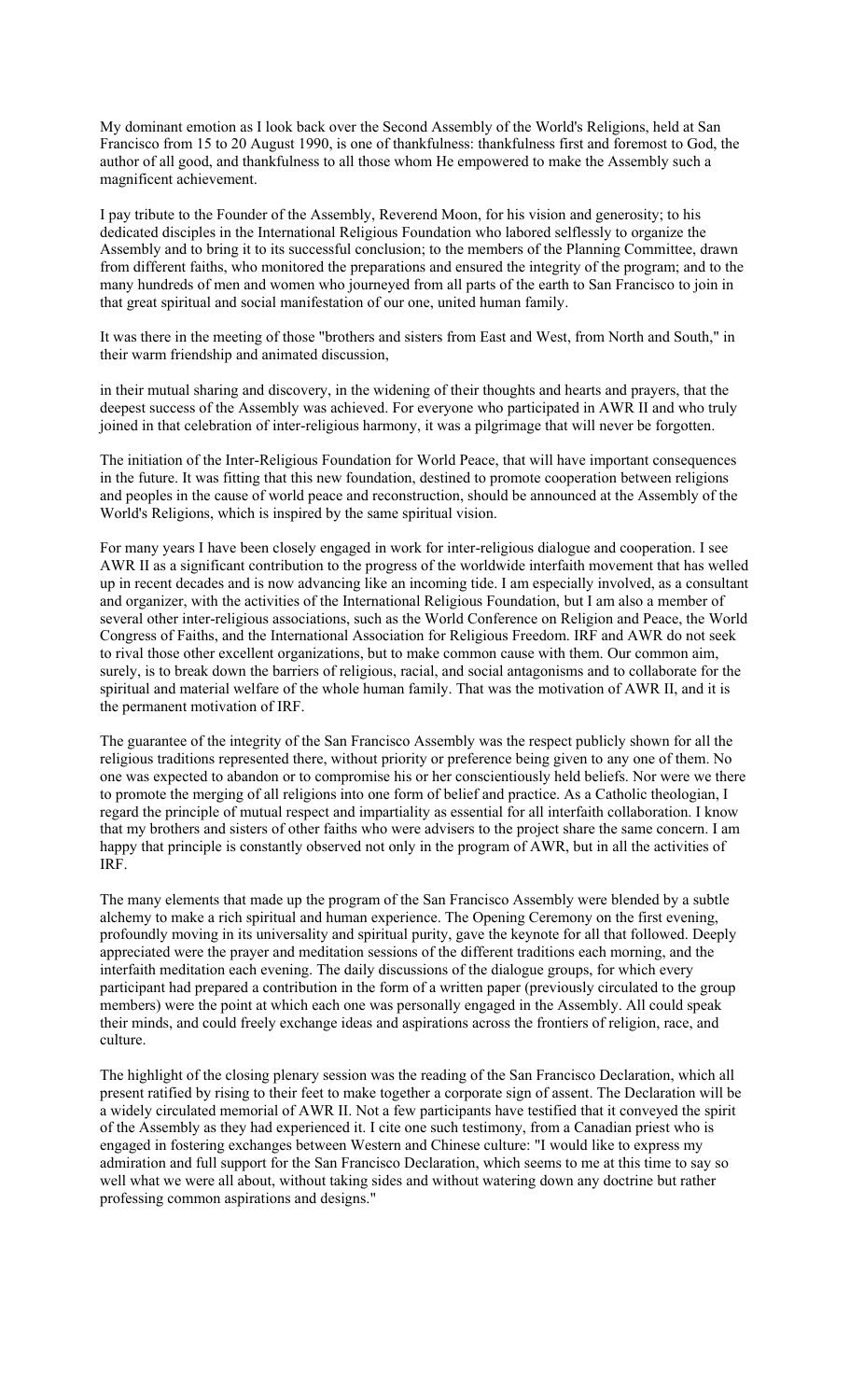

*Philaret, the Patriarchal Exarch of Byelorussia*

World's Religions (CWR).

#### **Goals Of Interfaith Work M. Darrol Bryant Chair, Department of Religious Studies Assoc. Professor of Religion and Culture Renison College, University of Waterloo, Waterloo, Ontario, Canada**

Dr. M. Darrol Bryant was one of the original professors who began the "theologians conferences" at the Unification Theological Seminary in 1977-78, which evolved into the New Ecumenical Research Association (New ERA). Dr. Bryant was among the founding board of consultants of New ERA who met Father at East Garden in October of 1980. Since then Dr. Bryant has been a Senior Consultant for both New ERA and the Council for the

The Second Assembly of the World's Religions was a truly remarkable event. It was a stunning monument to the depth of longing for unity within the religious and spiritual communities of our time. It was the story of Hindus, Christians, Sikhs, Buddhists, Muslims, African Traditional Religionists, Jews, Confucianists, Zoroastrians, and many others responding to the Spirit of Unity that is abroad in our times, stirring the depths of the human soul.

But let us be clear: unity is not uniformity, nor is it a new syncretism. It is rather a search for something deeper and more profound than that. It is a shared quest, across tradition, for the authentic sources of the spiritual life and ways that those resources can be brought to bear on our personal and corporate life. And thus at the Assembly people went to workshops on meditation and on solving social conflicts, they sought out prayer and meditation in their own tradition and opportunities for interfaith experience, they turned to people of other faiths to learn while sharing the gifts of their own traditions. Thus it was, at the same time, an exploration of what makes us what we are in our own way of faith and what we have in common with men and women of other faiths.

This to me is the first and most profound message of the Assembly; the spirit of unity is what we must nourish and serve in our time.

The second message is related to the first; it is its very corollary. The unity we seek passes through and is to be found in the very traditions of religious and spiritual life that make up the religious life of humankind. Some assume, mistakenly in my view, that the quest for unity is a way of saying no to the religious/spiritual heritage of humankind. This is contradicted by this Assembly. Here we saw that those traditions continue to be life-giving sources of the spiritual life for countless numbers of our fellow human beings around the planet. The interfaith task is to bring those traditions into new patterns of interaction and relation. It is, I believe, the patterns of interaction that we seek to nourish in the Assembly -- and other International Religious Foundation events -- that can help us to revitalize the true depths of the religious traditions and their connections to the heart of divine life.

This is the task of the interfaith movement. It is from these revitalized traditions of spiritual life and practice that will come the wisdom, insight, and cooperation that can transform our life together on this planet.

It has been my privilege to have been part of the Planning Committee for this Assembly. And I have been an active participant in the interfaith movement for more than a decade. It is from this vantage point that I reflect on the work of the IRF and this Assembly.

There are many international organizations that are seeking to promote interfaith encounter and dialogue. But the efforts of the International Religious Foundation are unique in several respects. First, the depth of the spirit of service that characterizes the IRF is remarkable. The IRF has an impressive tradition of service that is reflected both in the detailed attention it pays to all aspects of an event like the Assembly and its willingness to serve divine purposes rather than narrow institutional ones. Second, it is unique in the breadth of its openness to all the vital traditions of divine life we find within the human family. Here in this Assembly were found people from every tradition that the dedicated staff could locate. This is important because we want these events to be representative of the whole human race. Third, it is unique on its persistent focus in the Spiritual dimensions of the religious traditions rather than ideological or political aspects. Curiously enough, the interfaith or inter- religious movement is often sidetracked onto other agendas, but the IRF has held consistently -- in this Assembly as well as other events -- to the spiritual heart of the believing world. The issue here is staying centered on divine love and compassion, which is the foundation of our remaking -- over and over again. And finally, the IRF is unique in its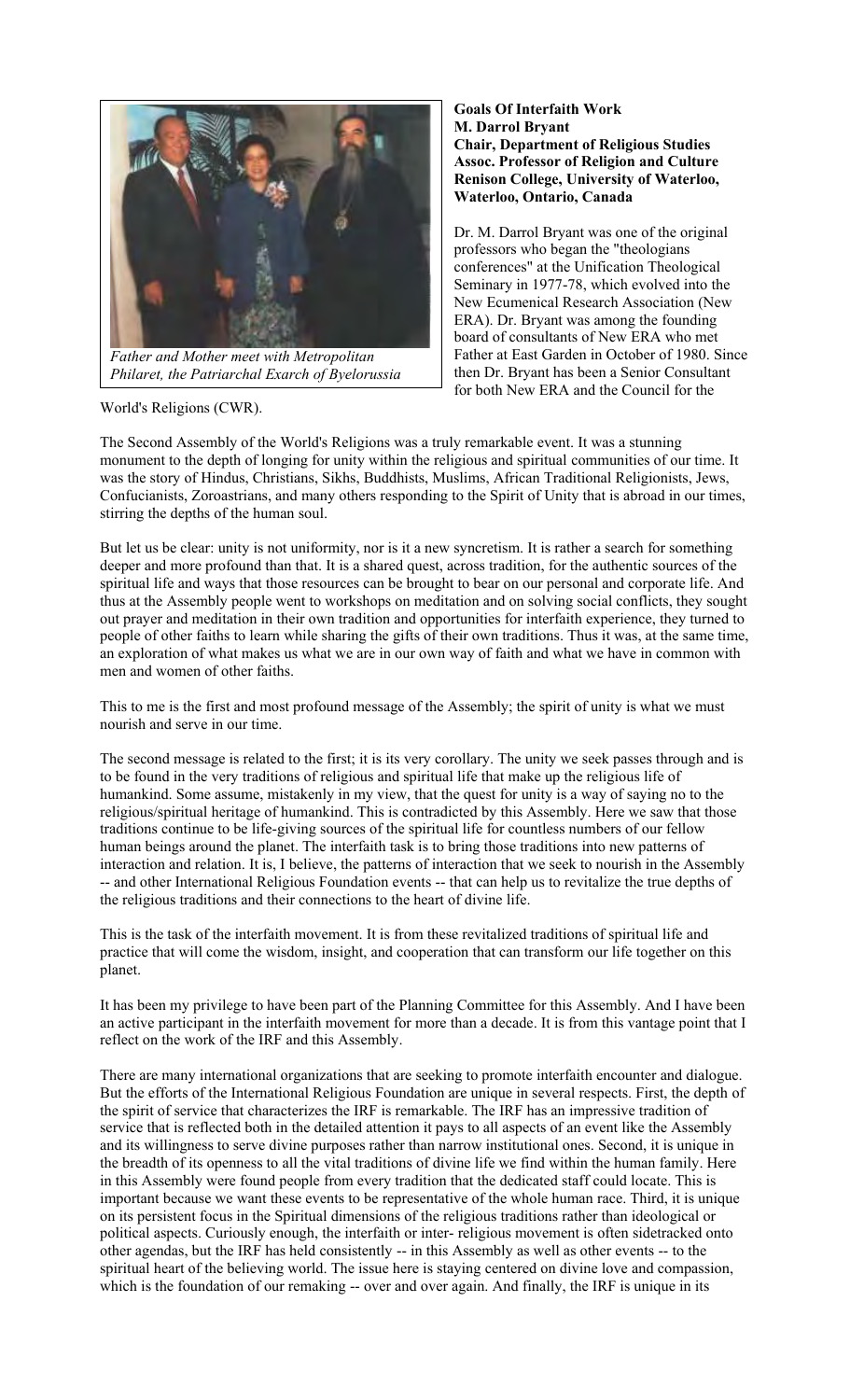conviction that from the gathering of men and women of faith will come the wisdom and will that can contribute to the healing of our broken world. The Assembly -- and other activities of the IRF -- do not assume an apriori answer to the way ahead. Rather, we are committed to a process, one of give and take, where every participant is regarded as valuable. It is from this process that true wisdom can emerge. For at the heart of the healing of our lives and life together lies the spiritual remaking that comes when believers rediscover themselves in dialogue with other men and women of faith. It is in those moments that we recognize the other, not as our enemy to be overcome or as a stranger, but as our friend and fellow pilgrim.

We also come to recognize that we are sustained in our journey together by a divine source that is the foundation of our hope and our effort.

The Unification movement is to be commended for its generous efforts on behalf of the interfaith movement in our time. It has done more for the interfaith movement than any other organization or group. And as long as it continues to proceed on the basis of those principles indicated above, it will continue to do a work that is, I believe, pleasing to God.

### **The San Francisco Declaration**

We who have participated in the Second Assembly of the World's Religions, held in San Francisco from August 15-21 1990, join making the following three-fold affirmation of the centrality of religion in human life and society:

We reaffirm our commitment to religious freedom throughout the world. We declare our conviction that religious and spiritual values have primacy over merely material achievements, and indeed that it is only in faithfulness to those values that human kind will follow the road to true progress. We seek in all things to conform ourselves to the divine goodness that gives meaning to human life.

In this time of global expectation, we resolve to strive for a new international order based on peace, justice and fraternity. We proclaim the unity of the human family and reject all forms of exploitation of its members. We defend the right of all peoples to a fair share of the earth's resources, and we protest against all forms of political and social injustice. In furtherance of these ideals, we will pray and work for greater understanding and mutual love between the religions and believers of the world, joined together in spiritual power to promote the welfare of all humankind.

We recognize our duty to give to our children an education and a preparation for adult life inspired by the highest truths and values of our respective religious traditions. We pledge ourselves to love and service of children and young people, the rising generation upon whom the future of our communities and of all human society depends.

### **Religion and the Creation of World Peace Dr. Paulos Mar Gregorios**

As chairman of this third Assembly of the World's Religions, may I greet you and welcome you to this holy gathering. May the peace and mercy of the Lord abide with us.

Respected Reverend Sun Myung Moon, Mrs. Hak Ja Han Moon, distinguished fellow participants of this Assembly:

Permit me first to make my humble tribute of gratitude and admiration for the vision and work of the Reverend Sun Myung Moon.

I can do that best by testifying first to how I came to the first Assembly in McAfee, New Jersey, as an uninformed skeptic and have now become an ardent admirer of your vision and work. I came against the advice and counsel of my colleagues and friends in the world Council of Churches of which I was at that time a President. They unloaded all their unexamined prejudices onto me. I came largely to find out for myself the truth about your work.

Today I see you as an untiring and inspired worker for some of the principles that I myself hold very dear. I shall highlight only three.

I hold with you, first, that the presence and power of the Transcendent God as the center, foundation and moving force of all that is good, and thus of all that has free being or existence. At the root of all the problems that face humanity today, I see the ignoring of the Divine Principle at the heart of all reality. We have to wake humanity up from its sloth and slumber, to heed the call to be the bearers of the awareness of that Divine Principle, and to re organize all life-personal, social and of the biosphere-on the basis of that Divine Principle.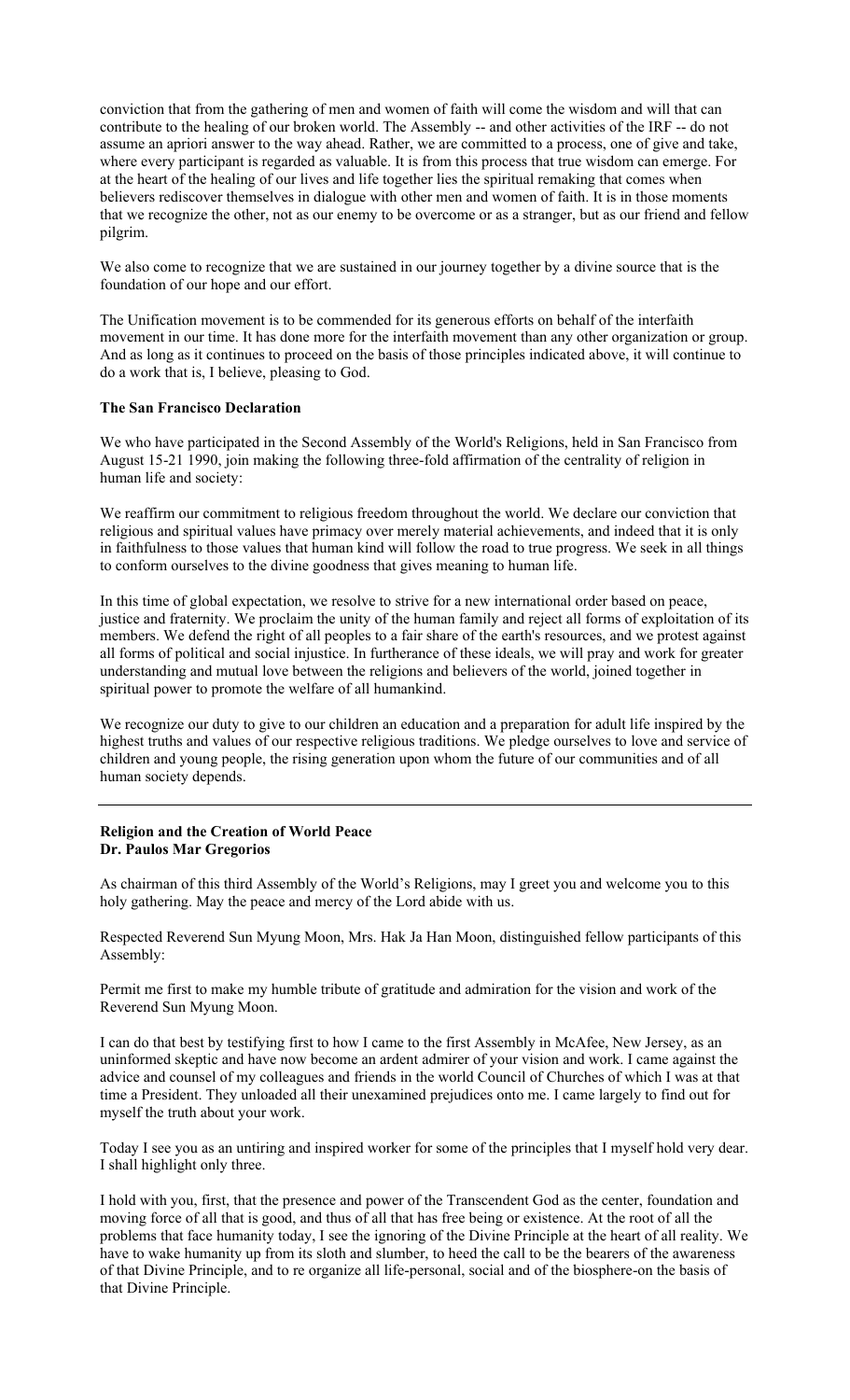Second, I agree with you that the Divine Principle which heals and unites, is manifold as love, truth and beauty. Love for all, across national, racial, linguistic, religious and other boundaries, love that flows from God through us to all, love that suffers and endures and sacrifices oneself for the sake of others that love is God. That love seeks not one's own salvation, promotes not its own religious group, but labors for the healing of all, for the fulfillment of all, for the deliverance of all from ignorance and selfishness, from hatred and greed, from lust and restlessness.

Third I agree with you that these principles have to be put into practice not just enunciated and affirmed. Many of us religious leaders, I confess, have dismally failed at this point, by seeking power and glory, fame and adulation, for oneself or for one's religious group. You have shown us what it means to work day and night to fulfill the will of God and to make the Transcendent God rule in the lives of all. We have seen how starting with the crucial realm of the family you have sought to bring all culture into the obedience of God-Science and religion, the academy and the arts, politics and institutions. What we beheld yesterday at the Olympic Stadium here in Seoul, bears eloquent testimony to your extraordinary powers of vision and organization - an achievement without parallel in history, the community Wedding of 30000 couples from more than a hundred nationalities of the world. You have envisaged and created all these organizations and movements - the International Conference on the Unity of the Sciences, the Professors World Peace Academy, the IRF the IRFWP, the Women's Federation for world peace, the International Federation for World Peace, the Summit council, the world University Project with Bridge port University as its base, the encyclopedia Project, the World Scriptures Project, the Highway Project and many others that I cannot here enumerate.

We salute you, Reverend Sun Myung Moon, as an outstanding, devout, dedicated extraordinary servant of God. God bless you and your family and your work. May God richly reward you and grant you peace and joy all the days of your life. Two days ago, Reverend Moon, you spoke to all of us about your self understanding - your declaration about who you and Mrs. Moon are: "the True Parents of all humanity, .... the savior, the Lord of the Second Advent, the Messiah", in your own words, "an astonishing and fearful announcement."

Those of us who do not belong to the Unification Church, from the various religions, professions and walks of life all around the world, would like to make a preliminary response in two parts, to you the Reverend Moon with the same simplicity and candor with which you have addressed us. We have great respect and admiration for your many monumental achievements for the work of human unity, peace and harmony, and we are privileged to be your fellow workers in this noble cause. We are grateful for what you have done and are doing.

First, we must place on record, with the utmost humility, that we are unable to accept your claim to be "the True Parent of all humanity, the Savior, the Lord of the Second Advent, the Messiah." By this we mean no disrespect. We want, however, to make it quite clear, that when we work with you for the unity of humanity we stand on our own convictions and traditions, while sharing with you your great vision of God at the center of all, and of an all-embracing love for all humanity.

That is the second part of our preliminary response. We pledge, rooted in our own religious traditions, to work with you for the fulfillment of the will of God, for making God known and acknowledged in all walks of life, so that humanity may find healing, liberation, harmony, justice, peace and a life-promoting environment.

Now a word about the central theme of this Assembly: Religion and the Creation of World Peace. You will discuss this large theme in the plenaries, the panels and the committees, as well as in your private conversations. I need only to highlight three aspects of the role of religion in creating world peace:

*a) Analysis:* Analysis can be of two kinds. *Fundamental analysis* means raising basic questions like: What is peace? Why is there no peace? What is needed for peace? Do not be satisfied with easy answers which everyone can provide. For example, you may ask "Why is there no peace?" Christians may answer: Sin. Hindus may answer: Avidya or non-knowledge. Buddhists may answer: Trshna or desire. Do not stop at these answers. Go deeper. For example, ask "Where is sin lodged?" You may answer: "In the individual soul." Someone may suggest: "What about sin in the institutions and structures of our society in the political economy, in the discrimination based on sex, race or religion, and so on?" That is fundamental analysis.

*Functional analysis* is the other kind. Who are the enemies of peace? Who benefits from war? What is the relation between militarism and politics and of both with the industrial and economic system?" You can think up the questions - sometimes even more specifically: "Who wanted the Gulf War? Who benefitted from it?" and so on.

*b) Action:* You can discuss questions like "Who could act? What should they do? What can religions do?" Governments need to act. Only they can create the conflict-resolving and peace-keeping machinery. They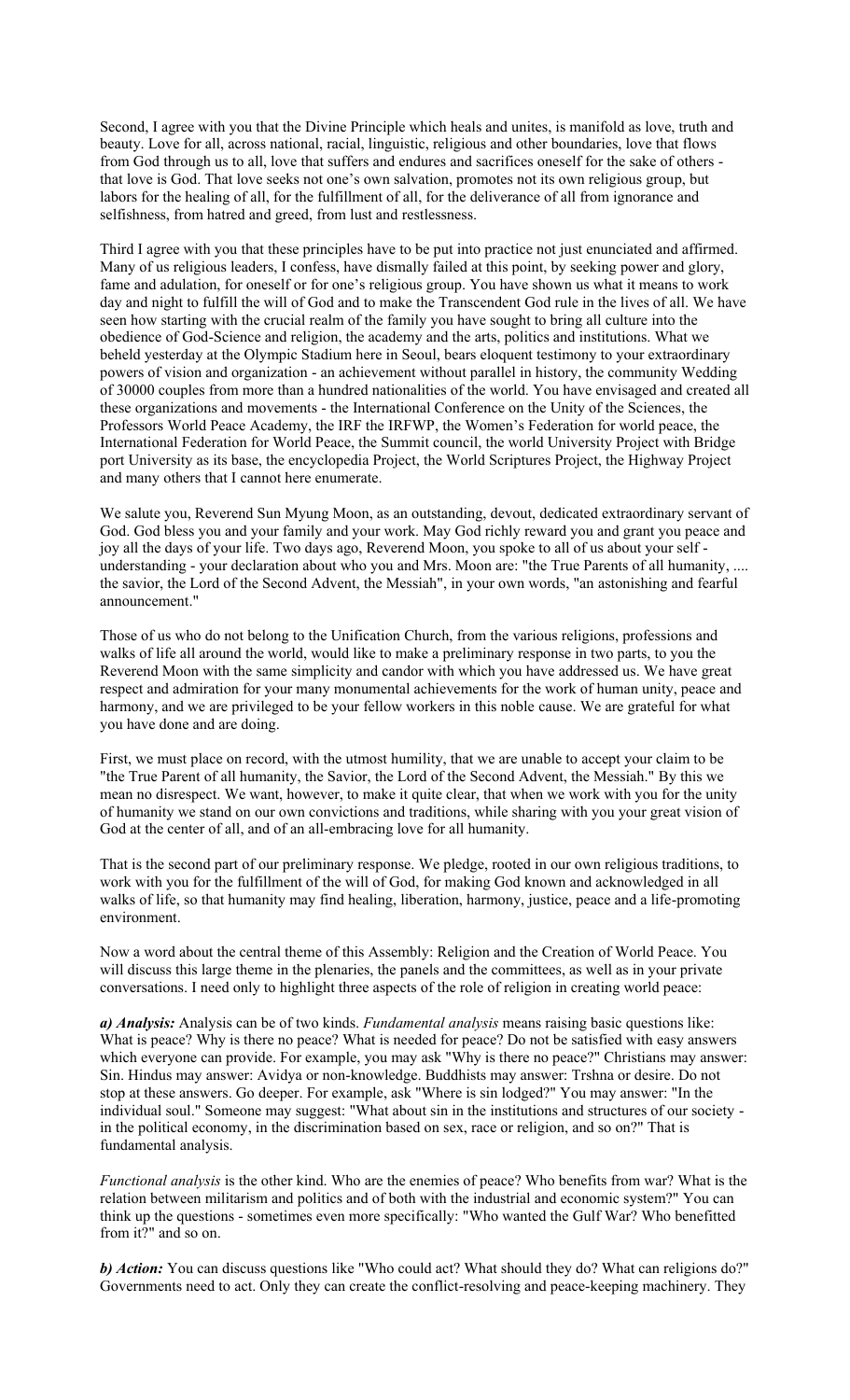must work towards a democratic international structure of legislative, judiciary and executive. But governments are not gods. It is only when God is ignored that people begin to look to governments for salvation. People can act. They can act not just as individuals, but through committed groups, organizations, networks and so on.

*c) Activation of Spiritual Energy:* I believe that modern science, which knows about four kinds of energies: weak force, strong force, gravitational energy and electromagnetic energy, cannot tell us much about the more potent fifth form of energy - spiritual energy, the power of prayer that springs from a dedicated and disciplined life. They are on to bioenergy, which is actually one of the forms of spiritual energy.

The University of Chicago, through Enrico Fermi and his associates, discovered nuclear energy little more than 50 years ago. Will the University of Bridgeport be able to devise a project and a laboratory for generating spiritual energy through the spiritual traditions of all the religions of humanity? Can we develop a few experimental powerhouses - a Sufi powerhouse, a Yogic powerhouse, a Zen powerhouse and so on? That may be the beginning of a sea-change in our perception of the world. Is that not what universities are really for? I wonder and I leave it there.

I conclude. We religious leaders have been lazy and indifferent. God is pushing us to wake up and stretch our spirits and extend our horizons.

May the Grace of God come and heal. May the Transcendent Power abide in us and lead us to peace and unity. Amen.

(Speech at Third Assembly of the World's Religions, 1992)

#### **Religion and the Creation of World Peace**

#### *Reverend Sun Myung Moon Assembly Of The World's Religions Founder's Address*

"This address was given at the start of the Assembly of the World's Religions, August 24-31, 1992, in Seoul, Korea."

It is an honor to welcome you to the third Assembly of the World's Religions, and to express my happiness in meeting all of you, in Seoul, Korea, the homeland of my wife, Hak Ja Han, and me. I hope that you will have a rewarding and fruitful time during your stay.

This is the third conference of the Assembly of the World's Religions. At the first conference, convened in 1985, I founded the Religious Youth Service and announced my plans for the first conference of the Council of the World's Religions. These projects, which I support every year, together with the volume, World Scriptures, which was published last year, have become the front line of the campaign for worldwide inter-religious harmony. In particular, youth leaders of various religious bodies have united in devoted service activities, providing a stepping-stone for harmony and understanding between religions. In doing this they have set up a valuable tradition for the future of humanity.

The second conference was convened in San Francisco in 1990; there I announced the founding of the Inter-Religious Federation for World Peace (IRFWP). In August 1991, the historical founding conference of the IRFWP took place in Seoul. This year the IRFWP and the International Religious Foundation are jointly convening this conference.

As you know, this conference has been organized as part of the first World Culture and Sports Festival. Four years ago when the Seoul Olympics were held, I formally announced my plan for the World Culture and Sports Festival, which will open a new page of harmony, exchange and cooperation among the peoples of this world village. Although the Olympics play an extremely important role, they lack the vertical values and spiritual dimension which are bestowed by God.

Because religion lies at the heart of culture, the Assembly of the World's Religions and IRFWP stand at the heart of the World Culture and Sports Festival. Religious ideals together with the wisdom and values that accompany them should permeate the education, scholarship, art, physical education, media, politics and economics of the world, and become their standard. The World Culture and Sports Festival seeks to guide the spiritual culture of mankind and pursues genuine values for human happiness. It will also be an historical event, pointing towards a peaceful new world culture where God, man and all things merge together.

We are all aware of the fact that our world is immersed in deep suffering. Although the Cold War may have come to an end, conflicts are still occurring in all corners of the world, and evil, hatred and injustice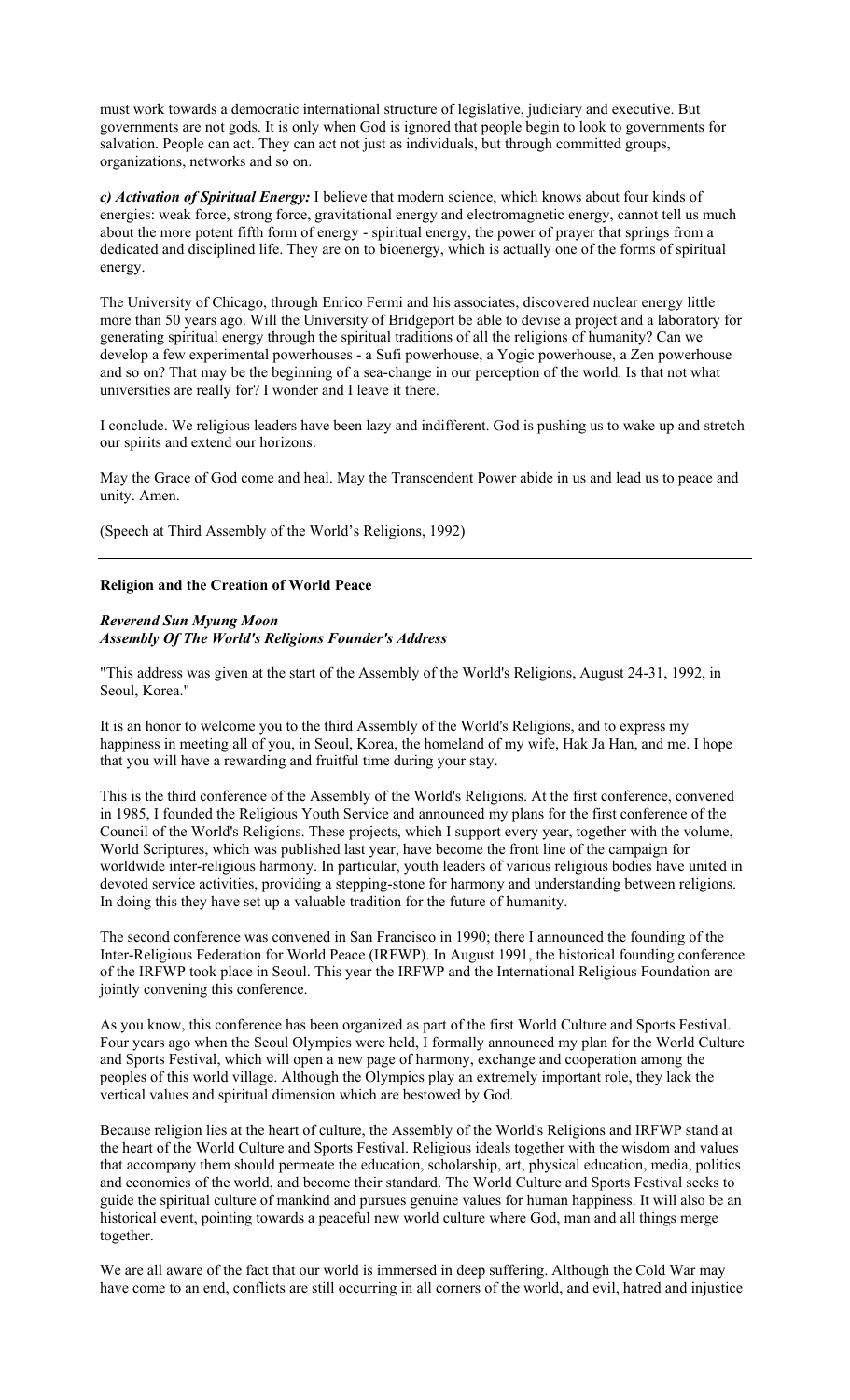continue to afflict humanity. There are many people suffering in despair and spiritual poverty, even in materially abundant advanced nations. Although many people are seeking solace through drugs and indiscriminate sex, they are running headlong down the road to spiritual and physical ruin. Obviously, no one desires such a world of evil, conflict and despair.

I came seeking to open the way for the original nature of humanity to clear away this unhappiness, and to build a world overflowing with peace and joy. This is the very path which religions have sought to tread. Nonetheless, the ideal world for which humanity has been yearning has not yet been realized. At the core of religion lies the desire to reveal the source of the unhappiness and suffering of humanity. If we are ignorant of the source of suffering, we cannot even hope to get rid of it. The solution to this is only possible through the knowledge derived from divine revelation.

#### *Cause of the problem*

Today I intend to clarify the fundamental cause of this problem, and to indicate its solution. God created the ancestors of mankind, Adam and Eve, and bestowed upon them the three great blessings: to be fruitful, multiply and fill the earth, and to have dominion over all things. The meaning of the first blessing, to be fruitful, is that all individuals should grow to become perfected people of character centering on God. the second blessing signifies that a perfected man and woman should become a true couple, give birth to children, and by treading the path of true parenthood become an ideal family. The third blessing is to become inheritors of a heavenly environment on earth, free of want and distress, in the environment which God has provided.

God, the embodiment of true love, hoped for all people, who are the object of His love and whom He created as His sons and daughters to become perfected incarnations of true love. Then He hoped that they could establish a heavenly environment after achieving the conjugal ideal based on true love. Tragically, Adam and Eve deviated through unprincipled love in a stage of immaturity, before they had perfected the true love that God had blessed them with, and were driven out of paradise. Consequently, the ancestors of mankind who had lost true love, which is the source of life and their original divine nature, ignored God's blessing and started married life centering on Satan's love. Thus, they handed down the love, life and blood lineage of Satan to their descendants.

God, determined to restore His ideal of creation not accomplished due to the Fall, and committed to save humankind from unhappiness, has guided man by establishing religions. Accordingly, in place of Adam and Eve who had become false parents, God had to send the Messiah--that is, True Parents--in order to give rebirth to all humanity. God's ultimate and unchanging dispensational purpose is to find and establish True Parents. True Parents comes as the personification of love and the seed of true life. A true family originates with the True Parents, and this family becomes the model for all families in their path of restoration.

God's true love is the love which invests itself, and invests itself again, and forgets that it has invested itself. When God created His object of love, He Himself, who exists for the sake of others, invested 100 percent of His being, and still desired to invest a further 100 percent, and even 1000 percent more. God wants to invest Himself still more because He wants His loving child, who is His object of love, to be better than Himself.

Thus, the path of true love is the path of giving and giving yet again. Likewise, the path of True Parents, who are the embodiment of true love, is not one which seeks recognition, but is the way of sacrifice for others. The path that should be exemplified by religions, which God established for His providence of salvation, is one of principle. Because human life is conceived centering on the ideal of love, the essence of human life is love. A being who is born on the basis of love should live a life of living for others in the same way God does. This is the principle of heaven. Consequently, one can say that people are beings who have come into existence for the purpose of true love.

True love starts from the point of living for others. Man as he was originally created contained God's true love in his mind and body and responded to it naturally. In other words, the mind centering on true love responds to God and the body automatically acts in unison with the mind. The true united desire of mind and body, when there is no conflict between them, is to inherit God's true love completely and to respond to it substantially. The idea of man, which is the unity of mind and body, is achieved when God's true love is possessed in totality.

The ideal of genuine freedom, peace and happiness is attainable only when the mind and body become one centering on true love. Furthermore, one can only achieve a free and peaceful family, nation and world on the foundation of the unity of mind and body. The cardinal point of peace should be found not at the global or national level, but in the relationship between mind and body within the individual.

### *The Blessing*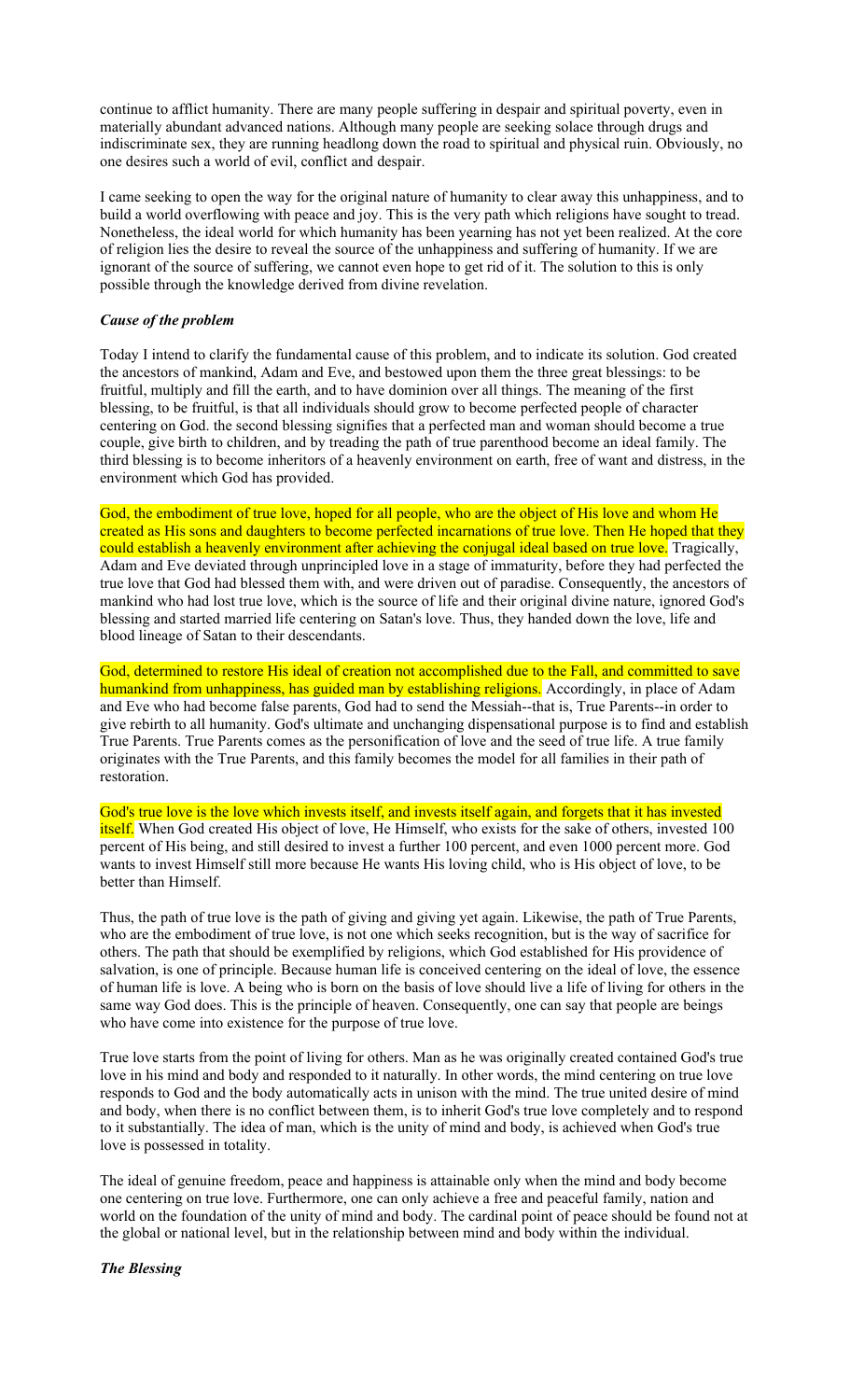Yesterday, 30,000 couples from all corners of the world received the holy blessing and secured the establishment of a new family tradition centering on God. The ceremony you attended was not simply an important wedding ceremony convened by one religious order. Society is being shaken to its foundations by the collapse of sexual morality, the deviant behavior of young people and the breakdown of families.

How should we tackle this situation? The seeds of moral corruption sown by Satan and the ancestors of humankind have borne their historical fruit. The phenomena of the Last Days of hell on earth, where the way of heaven and human morality have been ravaged and where men have become animals, are quite evident. This tragedy has been further exacerbated by a tendency to extreme egocentrism and a toleration of free sex which seems to have imbued immorality with a rosy hue.

Spiritually and morally, our world is facing a profound crisis. Not only are orderly families disintegrating, but also the minds and bodies of youth, who represent the next generation, are being damaged. This crisis facing humanity can only be solved through the Messiah, True Parents, who are the owners of God's true love and true life. Contrary to popular trends, God's ideal of marriage places emphasis on eternal "oneman--one-woman"-hood before God, the sanctity of love and sex, God's blessing, and marriage for one's descendants. This movement, which aims to realize an eternal ideal of couples and families centering on God's love in 160 nations, regardless of race and national boundary, represents the bright future and hope of humanity.

The basic unit of God's ideal of creation is the family. The family is the basis for the establishment of the society and nation. God's ideal of a one-world family, transcending race and based on true love, is directly connected to the realization of a peaceful world. The people of the world can have children of goodness and practice correct ethics when they build blessed families under God's ideal of true love and become exemplary husbands and wives. Then ideal families, which are the fruit of true love, can be perfected, and ideal societies and nations--as well as the ideal whole world--will come into being. The international joint wedding ceremony is providing a fundamental solution to the chronic ailments of modern society by restoring the original ideal for the family.

Now the time has come for religions to display their leadership in the world. Leadership cannot emerge from blind faith or an arrogant and self-righteous attitude stemming from narrow-mindedness. True leadership arises when one subordinates oneself to the will of heaven and acts altruistically. It is time for religious people to appreciate their responsibility towards the conditions of this age and its unprincipled facets, and to examine themselves deeply. Religious people should repent for failing to exemplify the practice of love, and because they were engrossed in their personal salvation or the interests of their own religious denominations, for not investing their whole efforts in the salvation of humankind. At this time the practice of love is required--not only faith.

#### *God is calling us*

God is calling us. He passionately desires to challenge injustice and evil in the world and express His true love. All religions should be of one mind in making known and practicing God's fervent hope for humanity. God, who transcends all ritual and doctrinal disputes, desires believers to raise up their spirit through profound spiritual dialogue and exchange with Him. Religions should establish the spiritual order to which man, who has a spiritual nature, should relate himself closely. They should systematize it and create a lifestyle which expresses it rationally. Religious leaders of all creeds should take the lead in selfpurification and--furthermore--with mutual respect for each other, raise up influential inter-religious organizations.

Until I founded the Inter-Religious Federation for World Peace last year, I endured enormous difficulties. For forty years, I trod the path of sacrifice, living for the sake of others, and envisioning the hitherto unrealized ideal of inter-religious harmony and the accomplishment of world peace centering on God's will. Despite the persecution of a number of intolerant religious groups in various countries and a lack of understanding shown by successive generations of political regimes, and at the cost of all kinds of personal sacrifices, I determinedly worked to establish an ecumenical movement, an ecumenical theological seminary, the New Ecumenical Religious Association, and the publication of the World Scriptures. I have also continually supported the Council of the World's Religions and the Assembly of the World's Religions for the promotion of inter-religious harmony.

One may ask why I have initiated all these projects. All I desire when I involve myself in these activities, including the holding of the Assembly of the World's Religions, and the activities of the Inter-Religious Federation for World Peace, is to fulfill the will of God, the parent of mankind. My only aspiration is, together with all of you enlightened religious leaders and religious scholars, to realize the hope of God and all people on the earth.

Rather than satisfying ourselves with inter-religious harmony, the next step from here is to involve ourselves more positively in social activities, by creating a broad-based unified organization aimed at world peace, together with opinion makers in the academic, political and media spheres. In cultivating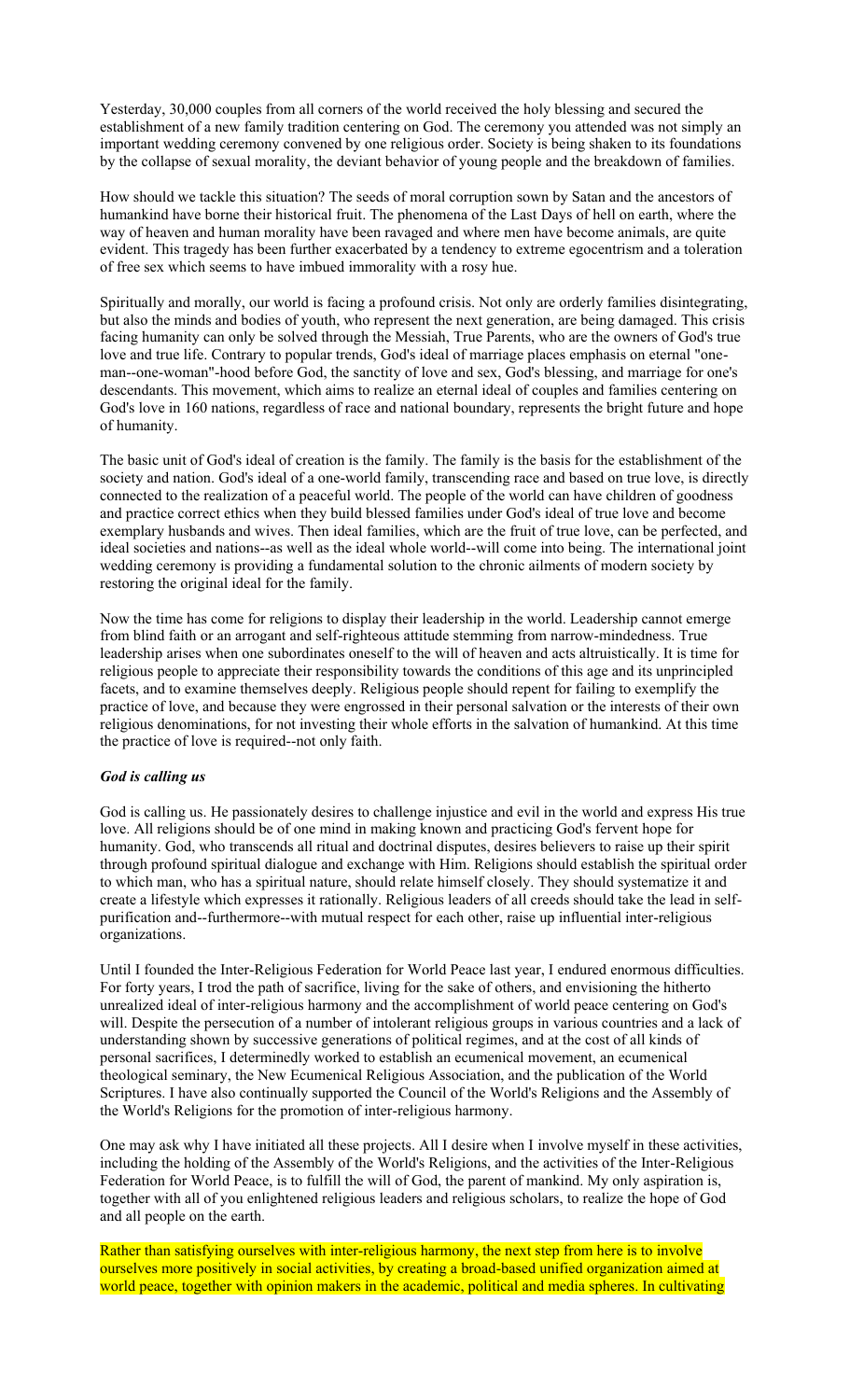### and guiding this organization to fulfill God's Will on earth, religions should exemplify the spirit of living for others.

Let us all open our spiritual ears once again and, inclining them toward heaven, follow God's advice with a humble heart. Then we should become aware of the mission that God has bequeathed to the religious leaders of this age and, by correctly guiding the spirit of humanity, secure the spiritual and mental order of the new world culture. I hope that this conference will provide a forum for discussion based on God's wisdom, transcending the dimension of human insight. I want to express my appreciation for the dedication of His Grace Dr. Gregorios, who has provided a model of organization and management as Chairman of the Conference. I would also like to thank all the Committee Chairmen and representatives for their hard work.

## **INTERRELIGIOUS WORK: THE MOST EFFECTIVE WAY TO BRING ABOUT PEACE AND HUMAN BETTERMENT IN TODAY'S WORLD**

**http://www.reverendsunmyungmoon.org/works\_inter\_religious.html Fighting among Religions: God's Headache** 



**In His Words:** "How about God's headache--the division and disunity within Christianity and between the world religions? For God, religious people are the conscience of the world. Religious people have the tradition, values and practical power to overcome evil and educate the world about the true way of life. From the earliest days of the Unification movement I devoted the greatest portion of our resources to serving other religions. In the 1950s, when many Unification families did not have enough to eat, I devoted funds to the cause of interreligious harmony. I suffered for

their hardships and begged for their patience for the sake of mankind's future." - *Rev. Sun Myung Moon* 

A central tenet of Reverend Moon's work is that peace and human betterment will be most effectively achieved today through interreligious work--the close, cooperative work of religious leaders of different religions and denominations working together. Just as today's world is at war primarily because of religious strife, today's world can be largely cured of its ills, through the opposite--interreligious cooperation.

After 9/11, because of Unificationism's long history of interreligious work, organizations founded by Reverend Moon had the experience and connections to reach out to the Islamic world at a time of crisis. IIFWP organized an interreligious conference in October 2001 in New York, barely a month ofter 9/11, and then sponsored another groundbreaking conference for Muslim leaders in Indonesia in December 2001 entitled "Islam and the Future World of Peace."

From the early days of his ministry, Reverend Moon recognized the importance of and invested in interreligious dialogue and cooperation for a future world of peace. In fact, he spent more money on interreligious activities than on his own faith community. Reverend Moon knew that interreligious understanding and cooperation would be the most effective means to bring about a world of peace in the future.

### **Interreligious Cooperation and Dialogue**

**In His Words***: "Now is the time when all the world's religions should keenly feel central responsibility for the realization of world peace. The future happiness of mankind cannot be achieved through economic prosperity alone, but only by overcoming conflicts between ideologies, cultures and races through interreligious understanding and spiritual harmony."*

## **ASSEMBLY OF THE WORLD'S RELIGIONS**

Inaugurated in 1985, the first Assembly of the World's Religions was held in McAfee, New Jersey, US. This gathering drew about 1000 religious leaders and scholars representing faith traditions from around the world. Subsequent assemblies took place in 1990 and 1992.

### **NEW ECUMENICAL RESEARCH ASSOCIATION**

Founded in 1979 to promote dialogue and understanding between Unificationists and traditional Christian churches, the New Ecumenical Research Association sponsored numerous seminars and publications in the 1970s and 1980s.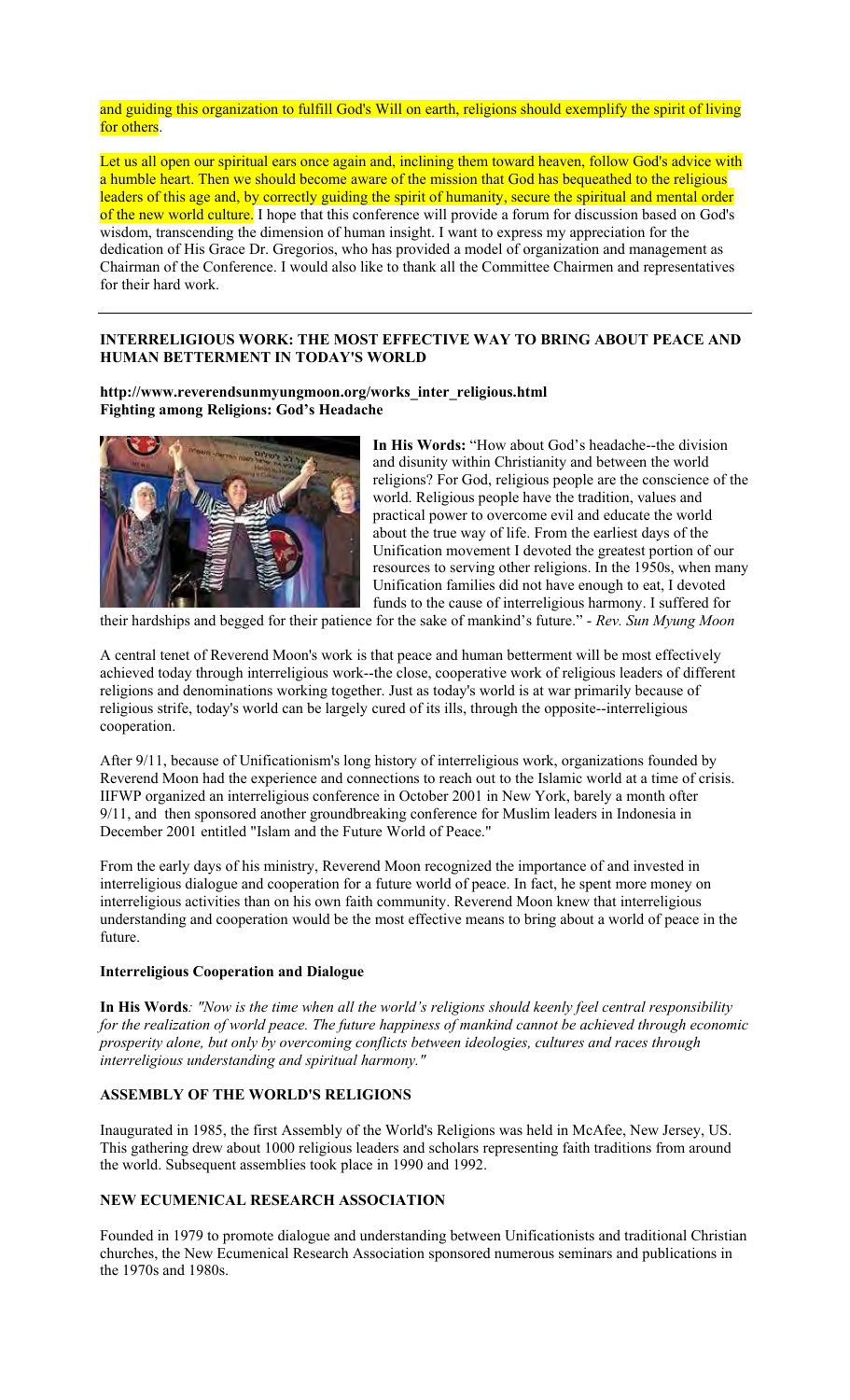# **UNIFICATION THEOLOGICAL SEMINARY INTERRELIGIOUS PROGRAMS**



Founded in 1975, this seminary in New York state trains leaders of the Unification movement. It models interreligious understanding and dialogue through mandatory courses in the study of other religions and by sponsoring seminars and dialogues among leaders of Christianity and other religions. www.uts.edu

**INTERRELIGIOUS AND INTERNATIONAL FEDERATION FOR WORLD PEACE (IRFF)** 



Founded in 1999, the Interreligious and International Federation for World Peace works with religious persons and organizations to promote peace especially in emergency situations and resolving international conflicts. Projects have included dialogues and seminars in hot spots such as Northern Ireland, Bosnia, South Africa and Nepal. www.iifwp.org

## **COUNCIL FOR THE WORLD'S RELIGIONS**

The Council for the World's Religions was established in 1984 to work with religious leaders on issues relating to conflict and peace.

## **MIDDLE EAST PEACE INITIATIVE (MEPI)**



Founded in 2003, the Middle East Peace Initiative is based on Reverend Moon's vision that problems of the Middle East will ultimately be solved by religious leaders--the leaders of Christianity, Judaism and Islam working together, rather than political leadership alone. To bring reconciliation between the three Abrahamic faiths, Judaism, Christianity and Islam, MEPI organizes pilgrimages, dialogues and peace rallies in the Holy Land. MEPI has brought 10,000 religious, civic and political leaders from six continents on peace pilgrimages to Israel, Palestine, Jordan and Lebanon. Participants meet with

both Arab and Jewish religious and government leaders to understand firsthand the Middle East crisis and to work to bring about reconciliation. Non-violent methods of resolving injustices are promoted. Religious leaders, including veterans of Rev. Martin Luther King, Jr.'s non-violent civil rights movement, serve as mentors on the effectiveness of the non-violent approaches to resolving injustices. www.peacefederation.org

### **RELIGIOUS YOUTH SERVICE (RYS)**



Youth from the world's different religions work and live together carrying out a social service project, putting into practice Reverend Moon's vision of solving social problems through interreligious cooperation. Since its founding in 1985, Religious Youth Service has carried out 151 projects in 51 nations. Up to 100 young people from different religions work

together for one or more weeks on activities such as building schools, latrines and clinics; restoring religious shrines; painting murals, etc. In 2006 there were projects in Malaysia, Ghana, China, Guatemala, Estonia, Indonesia, Jamaica, Mongolia, Palau and Zambia. www.religiousyouthservice.org



*WORLD SCRIPTURE - A COMPARATIVE ANTHOLOGY OF SACRED TEXTS*

**In His Words:** "Through this text all people will recognize shared values and a universal foundation which are of greater significance than the differences which have historically divided religions." - Rev. Sun Myung Moon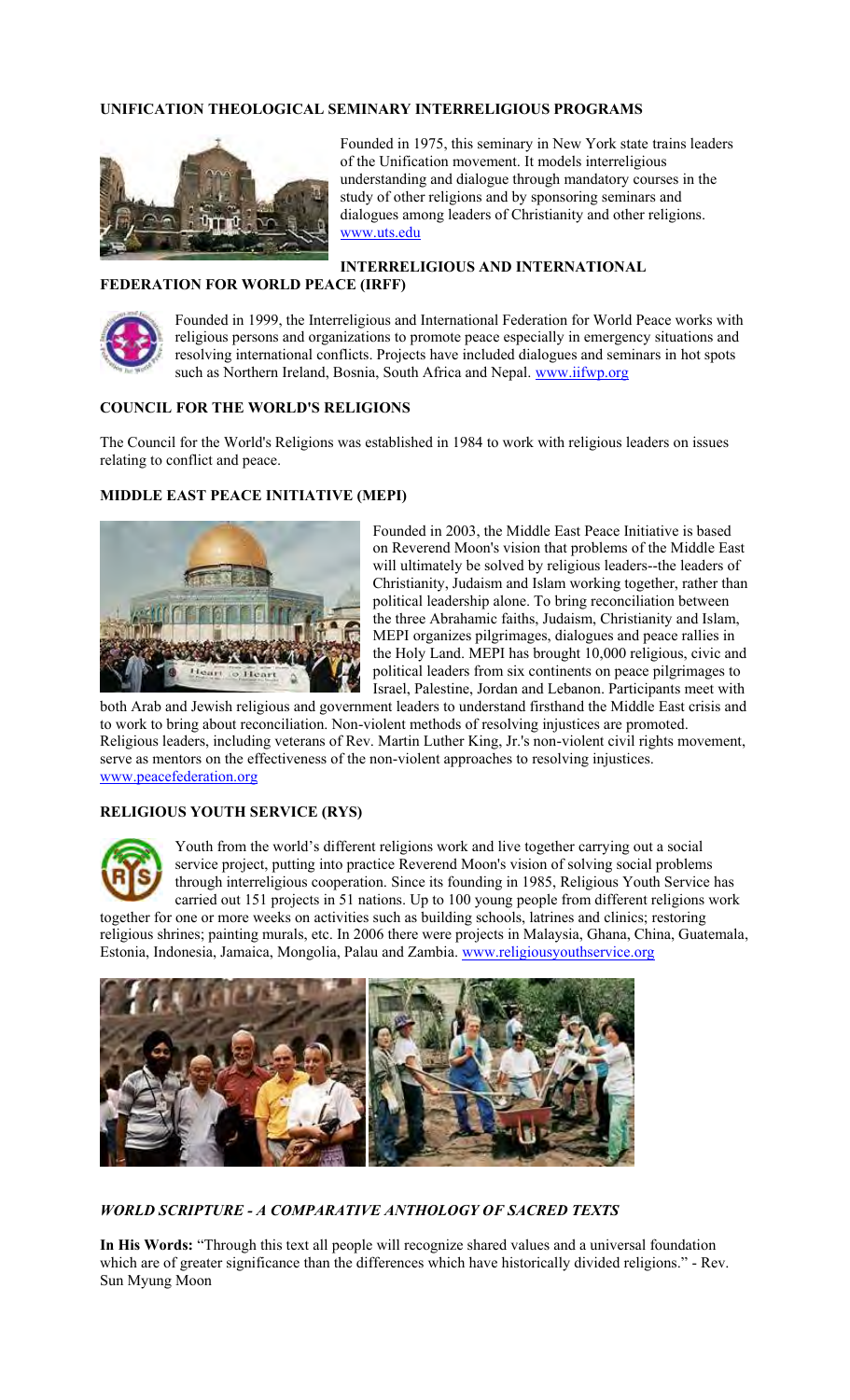

To deepen mutual appreciation between the world's religions, the International Religious Foundation sponsored the research and writing of the book *World Scripture – A Comparative Anthology of Sacred Texts.* This remarkable book compares scriptural passages from the world's religions on several hundred themes. *World Scripture* demonstrates the amazing affinity of beliefs that religions share. It is widely available in book stores and has fast become a primer for comparative religion studies. The advisory board for the book was composed of 41 scholars from the various religions. Dr. Ninian Smart, professor of comparative religions at the University of California at Santa Barbara, wrote the *Preface*.

*World Scriptures* is widely used as a text for comparative religion classes. You can purchase *World Scriptures* on Amazon.com.

### **International Coalition for Religious Freedom (ICRF)**

A non-sectarian, educational organization dedicated realizing the vision of religious freedom found in Article 18 of the UN's Universal Declaration of Human Rights which reads: "Everyone has the right to freedom of thought, conscience and religion; this right includes freedom to change his religion or belief, and freedom, alone or in community with others, and, in public or private, to manifest his religion or belief in teaching, practice, worship and observance." www.religiousfreedom.com

#### **IRFWP history**  http://www.irfwp.org/history/history\_1983.shtml

Regional Conference on Religion in the Media Atlanta, Georgia January 28th to 30th Sponsored by New ERA

Seminar on The Fall: Sin and Society Nassau, The Bahamas Febraury 23rd to 27th Sponsored by New ERA

Seminar on Religion in the Pacific Era Nassau, The Bahamas February 23rd to 27th Sponsored by New ERA

Seminar on The Unification of Restoration through Indemnity Nassau, The Bahamas February 23rd to 27th Sponsored by New ERA

Regional Conference on Marxism and Social Change in the 1980's Keystone, Colorado March 11th to 13th Sponsored by New ERA

Mormon-Unification Dialogue Barrytown, New York April 22nd to 24th Sponsored by New ERA

International Religious Foundation Incorporated April 25th

Regional Conference on Varieties and Unities of Religious Experience Berkeley, California May 13th to 15th Sponsored by New ERA

Regional Conference on Education for Moral Development New York, NY June 10th to 12th Sponsored by New ERA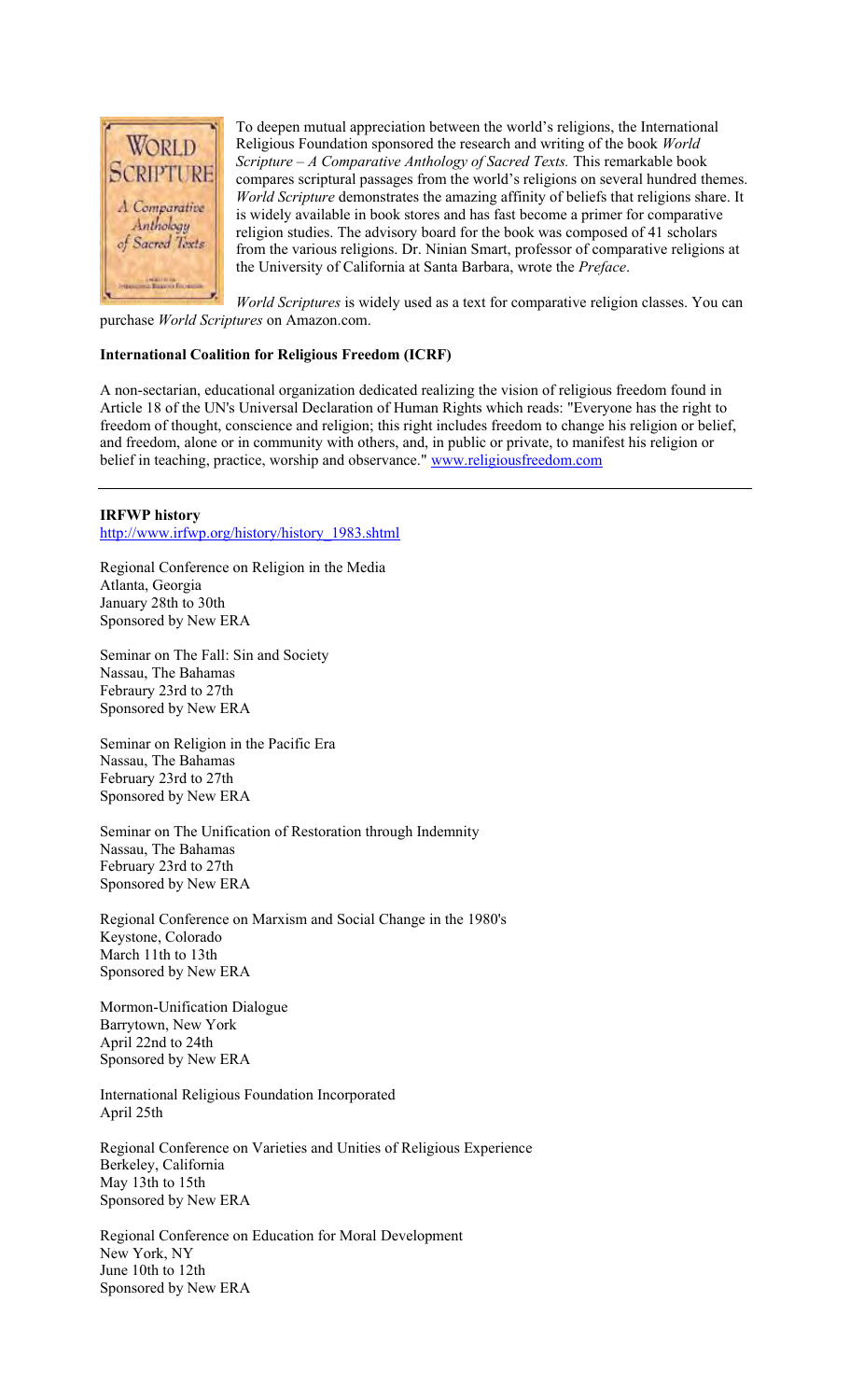Seminar on Unification Theology with Implications for Ecumenism and Social Action Nassau, The Bahamas June 27th to July 2nd Sponsored by ICC

Second Annual Youth Seminar on World Religions USA, Israel, Turkey, Italy, India, Nepal, China, South Korea July 2nd to August 22nd Sponsored by YSWR

Introductory Seminar on Unification Theology Medeira, Portugal July 30th to August 7th Sponsored by New ERA

Advanced Seminar on the Unification of World Religions Medeira, Portugal July 30th to August 7th Sponsored by New ERA

Toward the Twenty-First Century: Problems and Prospects for New Religions Berkeley, California October 5th to 9th Sponsored by New ERA

Unification Theology with Implications for Ecumenism and Social Action Freeport, The Bahamas October 17th to 22nd Sponsored by ICC

Unification Theology with Implications for Ecumenism and Social Action Freeport, The Bahamas October 24th to 29th Sponsored by ICC

General Theologians Conference on Unification Theology and Lifestyle Barrytown, New York October 28th to 30th Sponsored by New ERA

God: The Contemporary Discussion Conference III Dorado Beach, Puerto Rico December 30th to January 4th Sponsored by New ERA

**The Assembly of World's Religions** 

**Laura Reinig November 15-21, 1985 Americana Great Gorge Resort, MacAfee, New Jersey** 



It is the evening of November 15, 1985. Chief Richard Snake of the Delaware Indian Nation, a noble tribe that once lived on the land he now stands on, lights a ritual fire of evergreen sprigs in the center of a large circle, representing the cosmos. In prayer he invokes the presence of the Great Spirit. Into the center from four points, symbolizing the structural lines of our earth's sacred geography, come a Buddhist, a Hindu, a Jew, a Zoroastrian, a Muslim, a Christian, a Taoist, and a follower of African primal religion, to light a candle from the common flame, symbolizing the interconnectedness of all faiths. Each one recites a prayer from his or her own classical religious heritage in its original language and then calls upon all those gathered around the circle to recite the prayer again in English. Surrounding the circle in the semidarkness, over 600 spiritual leaders and seekers from 85 different nations of the world, symbolically representing all the peoples of the earth, past and present, stand together to take part in this sacred ritual. They are here on a pilgrimage to share the jewels of their own faiths with each other and to discover that their faiths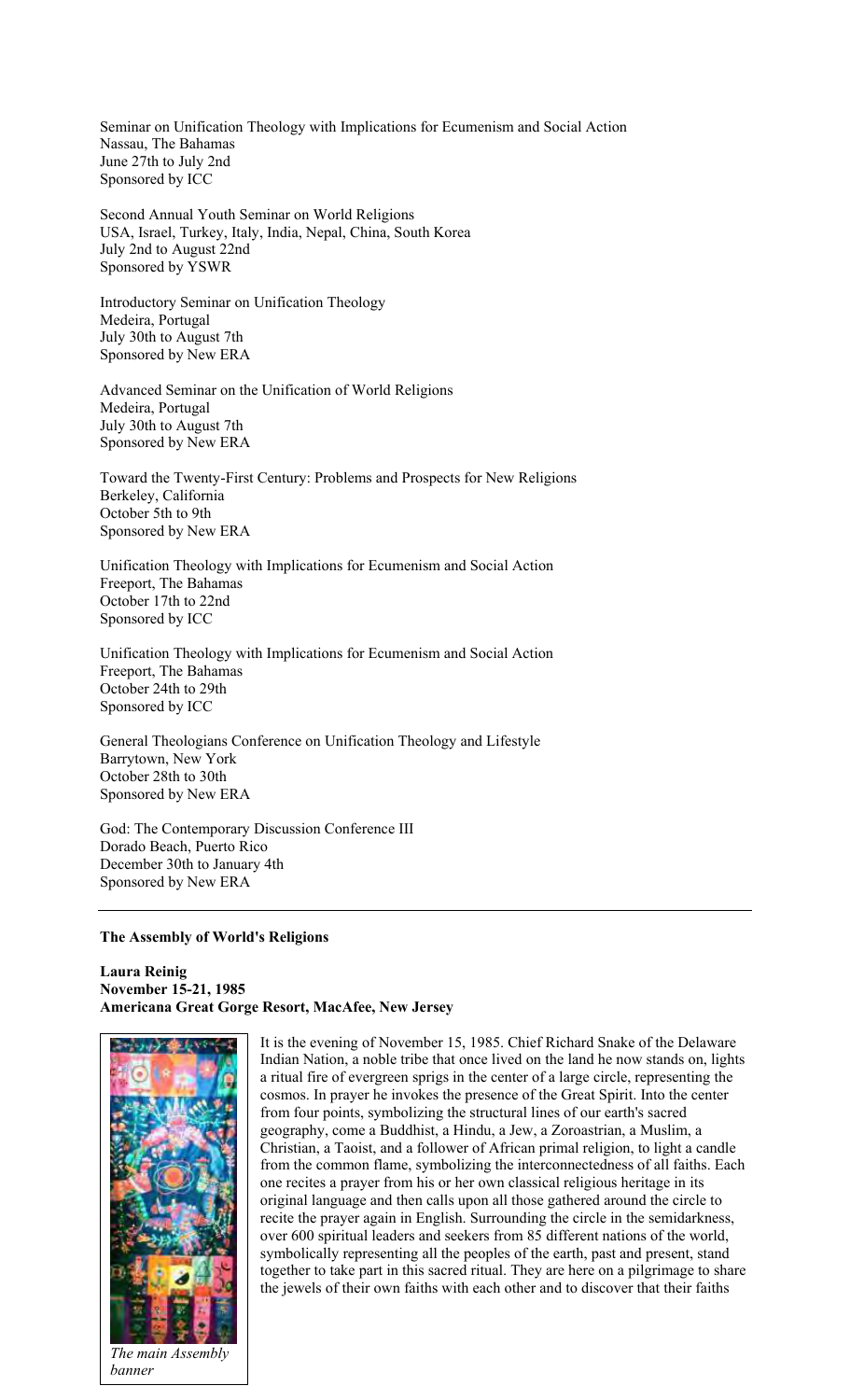are all drawn from one common source, "that Ultimate Mystery, Memory, Mind, and Heart from which all energy comes!'

Thus began the first Assembly of the World's Religions, held November 15-21 at the Americana Great Gorge Resort in McAfee, New Jersey. Professors, clergy, artists, students, spiritual leaders, and professionals in many fields were invited from all parts of the world to take part in this historic event. Sponsored by the International Religious Foundation (IRF), this conference was the first in a series of three inter-religious and cross-cultural conferences commemorating the centennial of the World's Parliament of Religions, which was held in Chicago in 1893. Assembly Two is planned for 1989, and Assembly Three for 1993.

This incredible event was the manifestation of a vision for inter-religious unity that Father already had 40 years ago. At that time Father wanted the religious leaders of the world to join with him in his urgent quest for dialogue, harmony, and action to help solve the injustices of the world. Now, beginning with this series of three conferences, Father is hoping to recover the primacy of the spiritual dimension of life in the face of the growing secularity of modern society, so that religious people can actually work together and fully contribute to world peace.



To bring out the spiritual aspect, the Assembly sought to create, not merely a forum for theological discourse, but an atmosphere for direct religious experience -- through dialogue, lectures, meditation, prayer meetings, rituals, poetry readings, musical and dramatic performances, art exhibitions, and film and video presentations. In this way, participants could go beyond the dogma and doctrine that separate religions, and journey into the deep inner aspect, the spiritual center of life, or the heart. For it is only in the heart that true communication with God can occur; only through the heart can one receive real nourishment from and offer real compassion to one another.

The title of Assembly One was "Recovering the Classical Heritage' Participants had the chance to revive the beauty of their own diverse classical traditions and awaken to the richness of other faiths. It was truly a feast for the eye, ear, mind, and heart.



The spirit of celebration was bounteously manifested in the many-hued banners hung all over the hotel for the occasion, created by the famous banner-maker Norman Laliberte. Symbols of each religion were stylistically rendered in blazing color, adding greatly to the aesthetic environment.

The week began with an opportunity for everyone to greet Father and Mother, Rev. Chung Hwan Kwak, Dr. Bo Hi Pak, Program Chairman Richard Payne, Project Advisor M. Darrol Bryant, and Dr. Huston Smith, a long-time ICUS and IRF supporter. Father greeted each one of the participants heartily with both hands and a big, radiant smile. The seemingly endless line of people

offered a vivid display of turbans, cloaks, saris, robes, and habits -- the diverse garb of the world's pilgrims. A number of the guests had been former participants of the Youth Seminar on World Religions, and were very excited to shake hands with Father and Mother. A majority had never been to an event sponsored by Father before, but had been invited through many PWPA, IRF, and other church contacts throughout the world.

After dinner the participants gathered for the opening ceremony, the spiritual con- vocation described above, which included delicate yet penetrating Middle Eastern melodies performed by the Alhambra Trio. Even from the very beginning of the conference a sense of awe and a shared transcendent experience connected each person there to each other and to a higher Presence.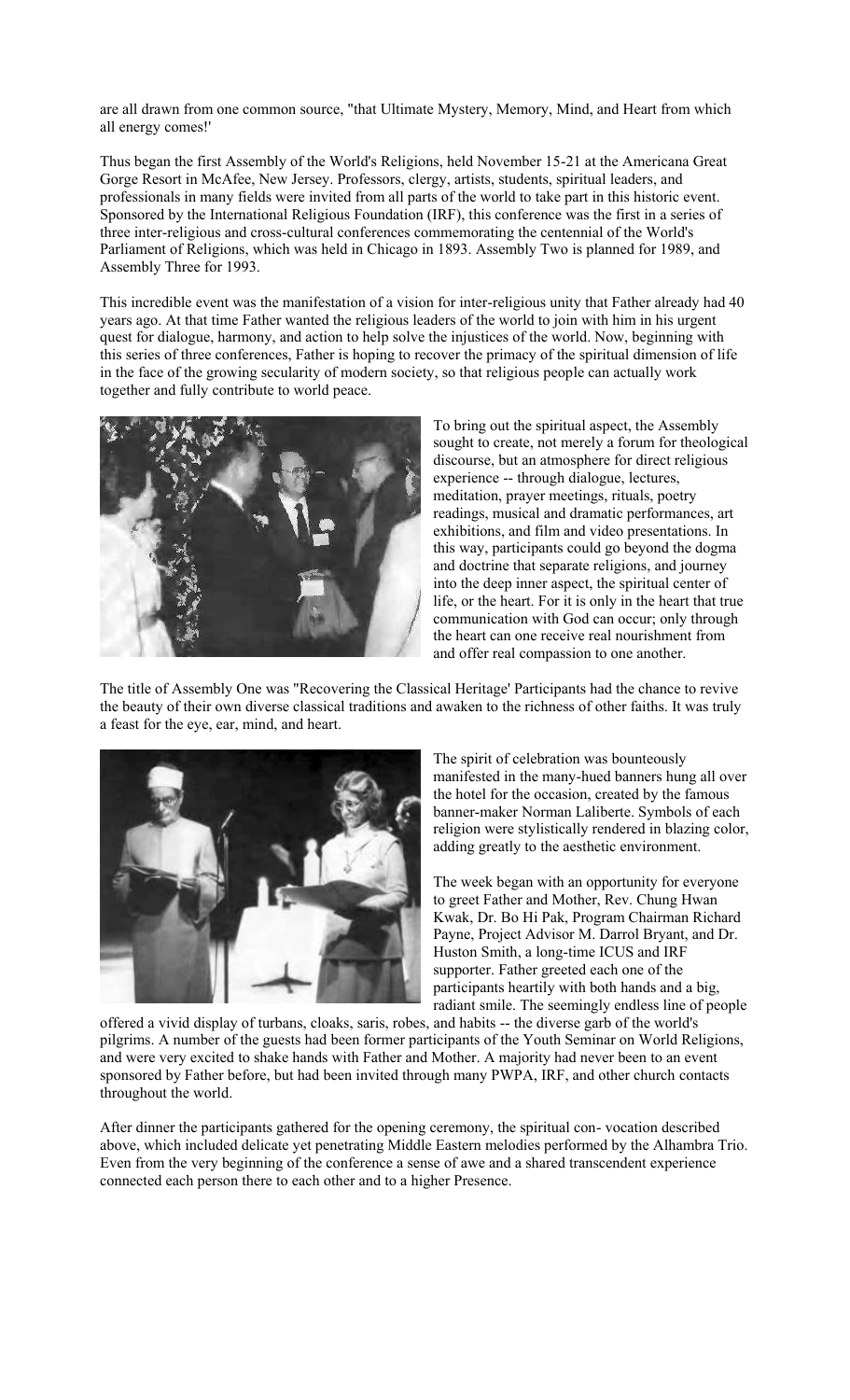

*Mrs. Sonal Mansingh, evokes the spirit of the Hindu gods in classical Indian dance.*

At noon the following day the participants gathered for the opening plenary session. Theologian Dr. Herbert Richardson introduced Father. He shared how Father had been asked by God to implement the unity of the spiritual and the physical aspects of man and bring about the building of the Kingdom of Heaven on earth. Then Father gave his Founder's Address in which he stressed the need "to purify the religious atmosphere into one in which believers can have living faith and every soul can communicate with God!"

"All religious people should feel responsibility for the shaky spiritual foundation of this generation and should repent," he said. "Religions should stimulate spiritual…

During the entire week, meditations in the varied religious traditions were held every morning before breakfast in six different rooms. Participants could join in the services of their own or of other faiths. In this way they could experience a real taste of the heart of each religion. It was also a challenging opportunity for

the participants from different denominations or sects within the same religion to create a worship service that reflected not just one aspect but the essence of that faith.



*The voices of these four Tibetan Buddhists mingled sonorously, almost hypnotically, through the auditorium on the evening of traditional religious chanting.*

Plenary sessions were held every day for the entire group, centering on the Assembly's theme of recovering the classical heritage. Before each speaker began, one of the participants offered an invocation, a prayer, or a chant. The moderators and the speakers afforded absolute respect to people of all faiths by referring to God in such varied and beautiful ways as the Ground of Being, the Perennial One, the Divine Source, or the Transcendent Spiritual Order. Public prayers were spoken without the usual "Amen" common to Western ears; they were left open-ended and thus created among those gathered an expectant receptivity for whatever followed. Talks were given on the Islamic, Buddhist, Jewish, Christian, Hindu, and African primal traditions by distinguished leaders of their faiths. Presentations were also given on "The Spiritual Heritage of Women" and on "Personhood, Peace, and Justice" Although each speaker touched on the very intimate and unique aspects of his or her particular religion, there was a quality of universality among all the offerings, as each speaker said in essence, "At the heart of each religion is the personal experience with God, and your God and my God are one."

Twice a day the participants met in small discussion groups of 15 or 20 people to discuss the plenary sessions and the papers that each participant had written prior to coming to the Assembly. Each group was centered around a theme, such as "Spiritual Disciplines and Practices." "The Encounter with Secularity," or "Stewardship of Creation and the Fate of the Earth." It was in the groups that people were able to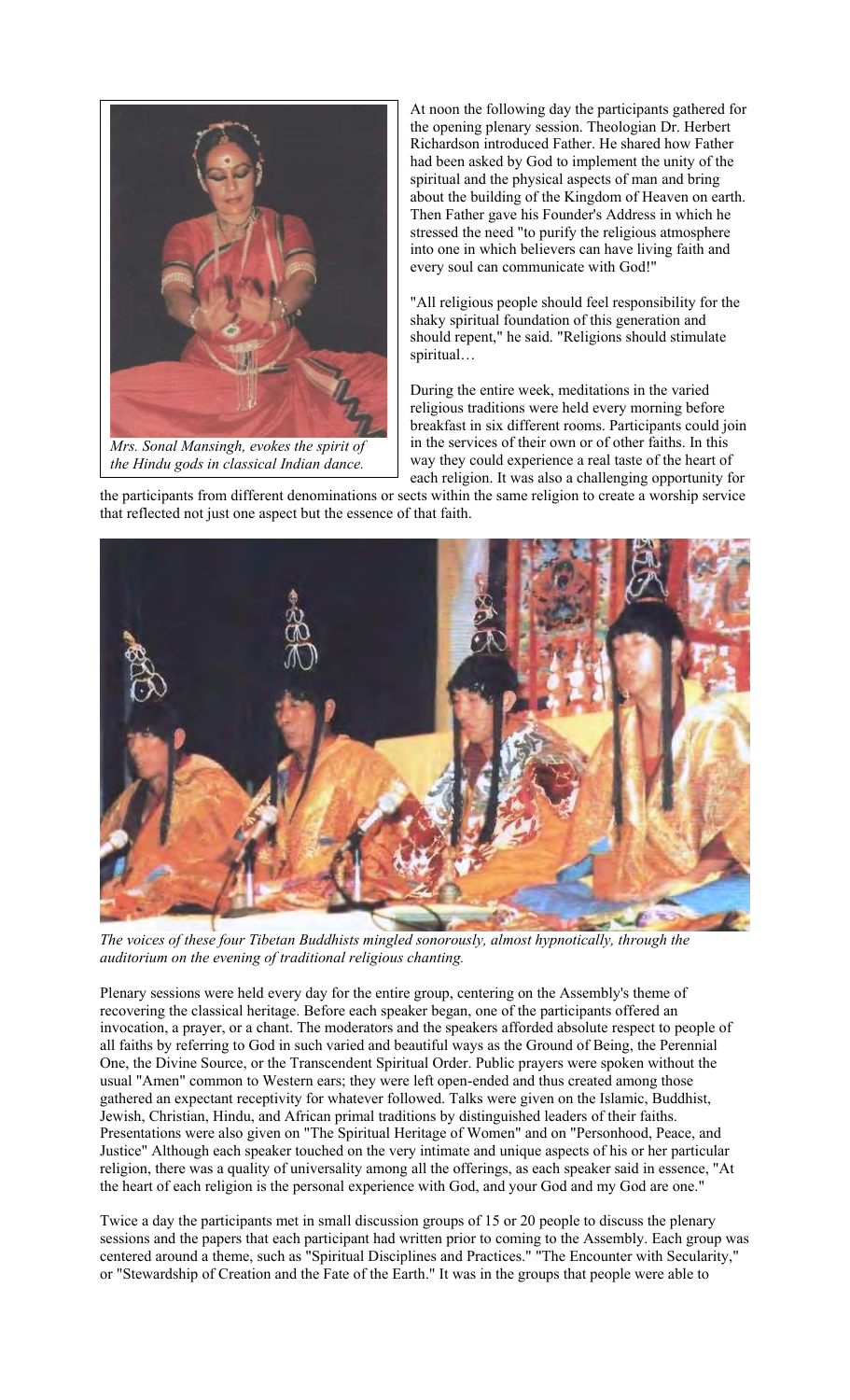develop bonds of heart with each other as they shared their beliefs, their individual spiritual journeys, and their aspirations with others of different faiths. In one group a Hindu who had almost been killed four times by Muslims as he was trying to escape from Pakistan after World War II, and who had developed a tremendous hatred for Muslims, found himself sitting with a Muslim in his group, and he was surprised that he could open his heart up to him.

There developed over the course of the week a visible connection of love among people at the conference. Such an atmosphere was created that in the halls and in the elevators people would eagerly read each other's name tags and exclaim with childlike innocence, "Oh, you're from Indonesia? Well, I'm from Sri Lanka! Are you going to the fifth floor? Let's go up together!" And they would start talking excitedly about their new experiences without any of the usual reserve one normally would have with strangers. Some of the participants had met each other before in various inter-religious conferences in different parts of the world, but many new friendships were created.

One special aspect of this conference which lifted it above the realm of simply the verbal exchange of ideas was the emphasis on the transcendent, artistic experience. In the afternoons participants gave informal presentations of songs, poetry recitation, dance, music, chanting, and storytelling in their native traditions, which captured the intangible beauty of the heart expressing faith and love.

In the evenings, performances were held on a large stage. The most remarkable of these was the presentation of classical Indian dance. Two women, in turn, displayed incredible virtuosity in their rendering of traditional Hindu love stories into movement. One of the dancers, Sonal Mansingh, a highly educated scholar as well as a teacher at the Center for Indian Classical Dance in New Delhi, is famous throughout India. She was able to create by herself, through her supple body and especially through her astonishingly expressive hands, an entire rhapsody of emotion with such tremendous evocative power that one felt there had been dozens of separate personalities on the stage.

One day was spent on a field trip to New York City, where the group toured various sights in Manhattan and later gathered in Harlem, at the huge Metropolitan Baptist Church, where three speakers delivered talks and the preacher of the church even taught the entire congregation some real gospel singing.



serious conditions that are only now bearing fruit. *Dr. Huston Smith greets Father at the head table.*

The conference staff, mostly UTS students, had the blessing to meet every morning with Rev. Kwak, who offered valuable spiritual insights about Father's vision. He said that the most important job they could do was to unite internally with Father's heart and desire and try to develop deep, personal connections with the participants, which could be the most valuable gift the people could carry back home with them. We members should be like the roots of a tree, unseen and yet invaluably supporting the visible growth of Father's achievements. He emphasized how Father, determined to find a way to achieve harmony among religions, struggled alone through many years without real support from anyone and made many

Rev. Kwak said that the spirit world is working very closely now with people on earth, and he told an amazing story about one of the special guests at the Assembly, a man from Senegal who is the spiritual leader of several million Muslims. About two years ago this man started seeing in his prayers a vision of Father surrounded by a bright light. God told him he was a man who was going to unite the religions, and that he was in America. Even though he didn't even know Father's name or who he was, he was determined to find him. By a miracle his visa was approved and he came to New York City, and he was finally able to find our church and come to the Assembly to meet Father. He spent many hours praying for Father during the Assembly, and he told Rev. Kwak that he is now resolved to completely follow Father's instructions for him.

As a practical outcome of the Assembly, a project emerged through the IRF staff -- a program called World Youth for God, where young people of all faiths will be able to join together each summer in various third world countries to serve people in need. Assembly participants were encouraged to enlist the involvement of the religious organizations with which they were affiliated in their own countries.

In addition, some of the delegates from India were inspired to get together to discuss among themselves how they could carry back the vision of the Assembly to their own country, and how they could organize themselves to help India contribute to peace in the world.